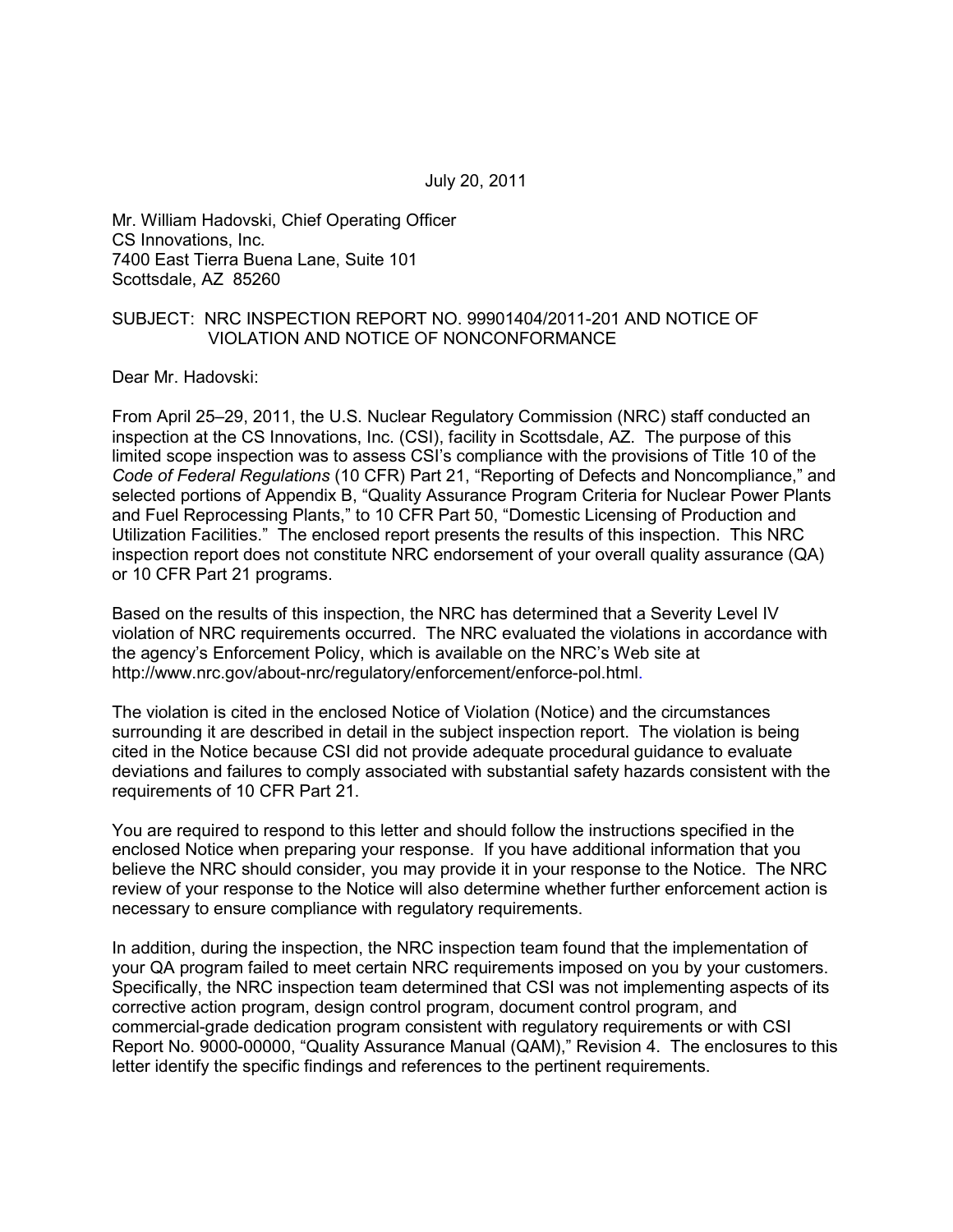Please provide a written statement or explanation within 30 days from the date of this letter in accordance with the instructions specified in the enclosed Notice of Nonconformance. We will consider extending the response time if you show good cause for us to do so.

In accordance with 10 CFR 2.390, "Public Inspections, Exemptions, Requests for Withholding," of the NRC's "Rules of Practice," a copy of this letter, its enclosures, and your response will be made available electronically for public inspection in the NRC Public Document Room or from the NRC's Agencywide Documents Access and Management System, accessible at http://www.nrc.gov/reading-rm/adams.html. To the extent possible (and if applicable), your response should not include any personal privacy, proprietary, or safeguards information so that the response can be made available to the public without redaction. If personal privacy or proprietary information is necessary to provide an acceptable response, then please provide a bracketed copy of your response that identifies the information that should be protected and a redacted copy of your response that deletes such information. If you request that such material be withheld from public disclosure, you must specifically identify the portions of your response that you seek to have withheld and provide in detail the bases for your claim (e.g., explain why the disclosure of information will create an unwarranted invasion of personal privacy or provide the information required by 10 CFR 2.390(b) to support a request for withholding confidential commercial or financial information). If Safeguards Information is necessary to provide an acceptable response, please provide the level of protection described in 10 CFR 73.21, "Protection of Safeguards Information: Performance Requirements."

Sincerely,

#### */RA/*

 Juan D. Peralta, Chief Quality and Vendor Branch 1 Division of Construction Inspection and Operational Programs Office of New Reactors

Docket No.: 99901404

Enclosures:

- 1. Notice of Violation
- 2. Notice of Nonconformance
- 3. Inspection Report No. 99901404/2011-201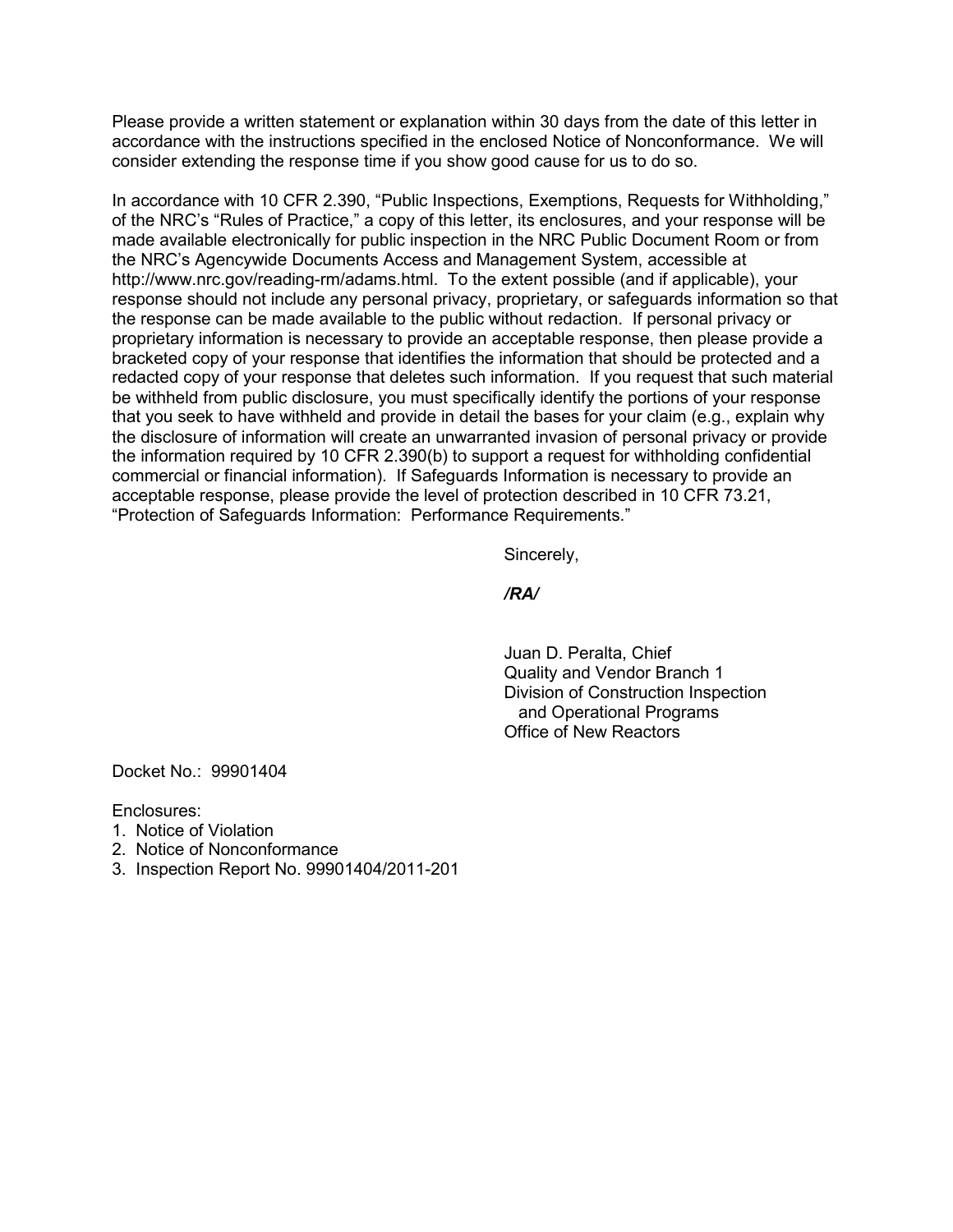Please provide a written statement or explanation within 30 days from the date of this letter in accordance with the instructions specified in the enclosed Notice of Nonconformance. We will consider extending the response time if you show good cause for us to do so.

In accordance with 10 CFR 2.390, "Public Inspections, Exemptions, Requests for Withholding," of the NRC's "Rules of Practice," a copy of this letter, its enclosures, and your response will be made available electronically for public inspection in the NRC Public Document Room or from the NRC's Agencywide Documents Access and Management System, accessible at http://www.nrc.gov/reading-rm/adams.html. To the extent possible (and if applicable), your response should not include any personal privacy, proprietary, or safeguards information so that the response can be made available to the public without redaction. If personal privacy or proprietary information is necessary to provide an acceptable response, then please provide a bracketed copy of your response that identifies the information that should be protected and a redacted copy of your response that deletes such information. If you request that such material be withheld from public disclosure, you must specifically identify the portions of your response that you seek to have withheld and provide in detail the bases for your claim (e.g., explain why the disclosure of information will create an unwarranted invasion of personal privacy or provide the information required by 10 CFR 2.390(b) to support a request for withholding confidential commercial or financial information). If Safeguards Information is necessary to provide an acceptable response, please provide the level of protection described in 10 CFR 73.21, "Protection of Safeguards Information: Performance Requirements."

Sincerely,

#### */RA/*

 Juan D. Peralta, Chief Quality and Vendor Branch 1 Division of Construction Inspection and Operational Programs Office of New Reactors

Docket No.: 99901404

Enclosures:

- 1. Notice of Violation
- 2. Notice of Nonconformance

3. Inspection Report No. 99901404/2011-201

DISTRIBUTION:

RidsNroDcipCQVA RidsNroDcipCQVB RidsNroDcip RidsNrrDeEQVB RidsNroDeCib1 RidsNroDe JZhao WRoggenbrodt GGalletti SSmith MConcepcion MWaterman Hadovswl@westinghouse.com Seelmarj@westinghouse.com

## **ADAMS Accession No.:** ML 1118900005 NRO-002

| <b>OFFICE</b> | NRO/DE/IDE1    | NRO/DCIP/ICE1 | RES/DE/DICB   | RES/DE/DICB | NRO//DCIP/CQVB |
|---------------|----------------|---------------|---------------|-------------|----------------|
| <b>NAME</b>   | JZhao          | WRoggenbrodt  | MWaterman     | MConcepcion | SSmith         |
| <b>DATE</b>   | 07/20/2011     | 07/20/2011    | 07/20/2011    | 07/20/2011  | 07/20/2011     |
| <b>OFFICE</b> | NRO//DCIP/COVA | NRO/DCIP/CAEB | NRO/DCIP/COVA |             |                |
| <b>NAME</b>   | GGalletti      | TFrve         | JPeralta      |             |                |
| <b>DATE</b>   | 07/20/2011     | 07/21/2011    | 07/20/2011    |             |                |

**OFFICIAL RECORD COPY**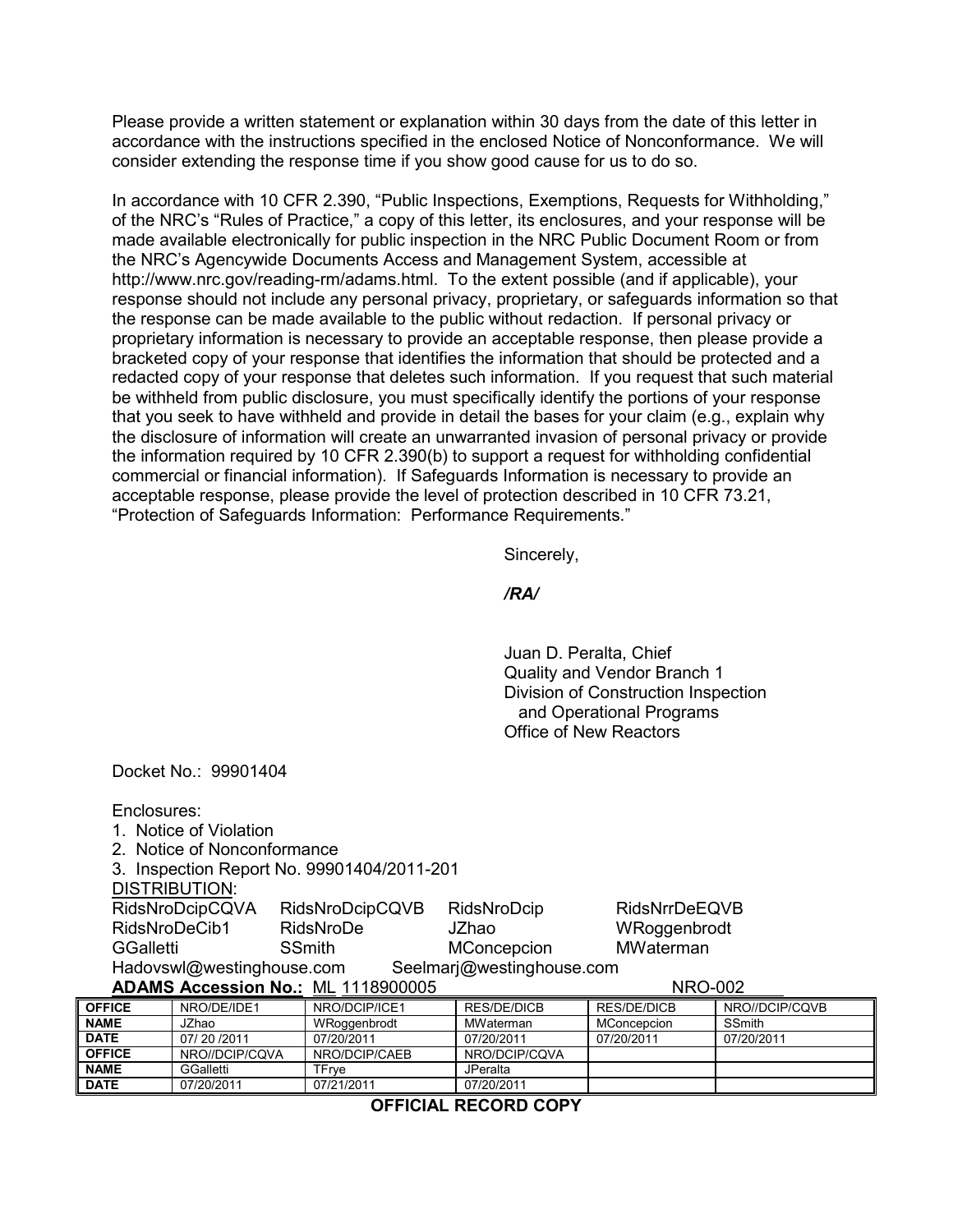#### **NOTICE OF VIOLATION**

CS Innovations, Inc. Docket No. 99901404 Scottsdale, AZ 85260

7400 East Tierra Buena Lane Inspection Report No. 99901404/2011-201

During a U.S. Nuclear Regulatory Commission (NRC) inspection conducted at the CS Innovations, Inc. (CSI), facility in Scottsdale, AZ, from April 25–29, 2009, a violation of NRC requirements was identified. In accordance with the NRC Enforcement Policy, the violation is listed below:

Title 10 of the *Code of Federal Regulations* (10 CFR) 21.21(a) requires, in part, that each individual, corporation, partnership, or other entity subject to 10 CFR Part 21, "Reporting of Defects and Noncompliance," shall adopt appropriate procedures to evaluate those deviations and failures to comply associated with substantial safety hazards as soon as practicable.

Contrary to the above, as of April 29, 2011, CSI implementing procedure Quality Control Procedure (QCP) 9000-01501, "10 CFR Part 21," Revision 3, dated September 22, 2010, and associated QCPs related to the 10 CFR Part 21 program failed to provide procedural guidance for evaluating deviations and failures to comply associated with substantial safety hazards. Specifically, CSI procedures QCP 9000-01501; QCP 9000-01500, "Control of Nonconformance," Revision 6, dated December 12, 2010; and QCP 9000-01600, "Corrective Action," Revision 8, dated February 17, 2011, did not include guidance for evaluating deviations and failures to comply and misused terms, such as "defect" and "deviation," that altered their intended meaning as defined in 10 CFR 21.3, "Definitions."

This issue has been identified as Violation 99901404/2011-201-01.

This is a Severity Level IV Violation (Section 6.5.d).

Pursuant to the provisions of 10 CFR 2.201, "Notice of Violation," CSI is hereby required to submit a written statement or explanation to the U.S. Nuclear Regulatory Commission (NRC), ATTN: Document Control Desk, Washington, DC 20555-0001 with a copy to the Chief, Quality and Vendor Branch 1, Division of Construction Inspection and Operational Programs, Office of New Reactors, within 30 days of the date of the letter transmitting this Notice of Violation (Notice). This reply should be clearly marked as a "Reply to a Notice of Violation" and should include for each violation: (1) the reason for the violation, or, if contested, the basis for disputing the violation or severity level, (2) the corrective steps that have been taken and the results achieved, (3) the corrective steps that will be taken to avoid further violations, and (4) the date when full compliance will be achieved. Your response may reference or include previous docketed correspondence if the correspondence adequately addresses the required response. Where good cause is shown, the NRC will consider extending the response time.

If you contest this enforcement action, you should also provide a copy of your response, with the basis for your denial, to the Director, Office of Enforcement, United States Nuclear Regulatory Commission, Washington, DC 20555-0001.

Because your response will be made available electronically for public inspection in the NRC Public Document Room or from the NRC's Agencywide Documents Access and Management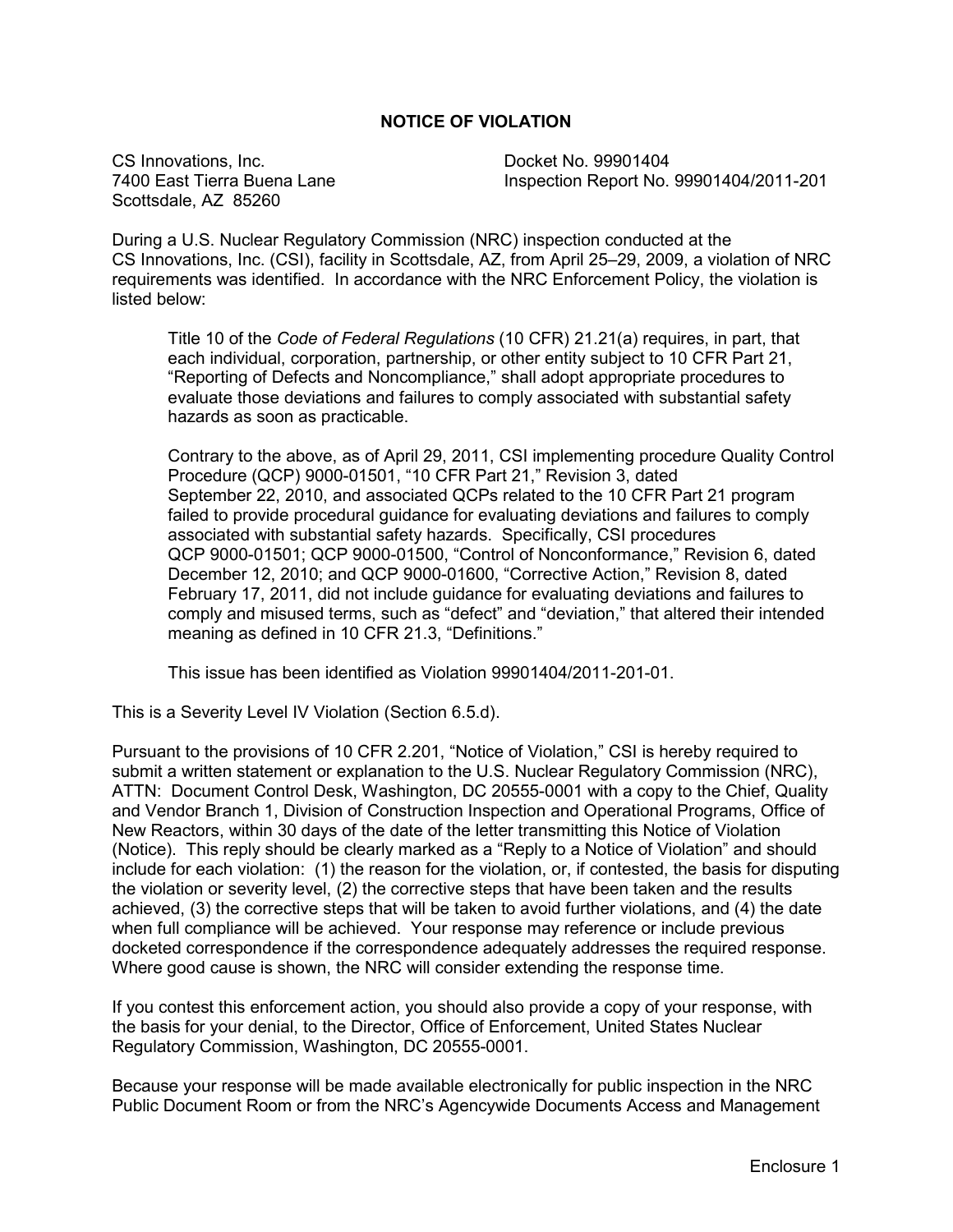System, accessible from the NRC Web site http://www.nrc.gov/reading-rm/adams.html, to the extent possible, it should not include any personal privacy, proprietary, or safeguards information so that it can be made available to the public without redaction. If personal privacy or proprietary information is necessary to provide an acceptable response, then please provide a bracketed copy of your response that identifies the information that should be protected and a redacted copy of your response that deletes such information. If you request withholding of such material, you must specifically identify the portions of your response that you seek to have withheld and provide in detail the bases for your claim of withholding (e.g., explain why the disclosure of information will create an unwarranted invasion of personal privacy or provide the information required by 10 CFR 2.390(b) to support a request for withholding confidential commercial or financial information). If Safeguards Information is necessary to provide an acceptable response, please provide the level of protection described in 10 CFR 73.21, "Requirements for the Protection of Safeguards Information."

Dated this 20<sup>th</sup> day of July 2011.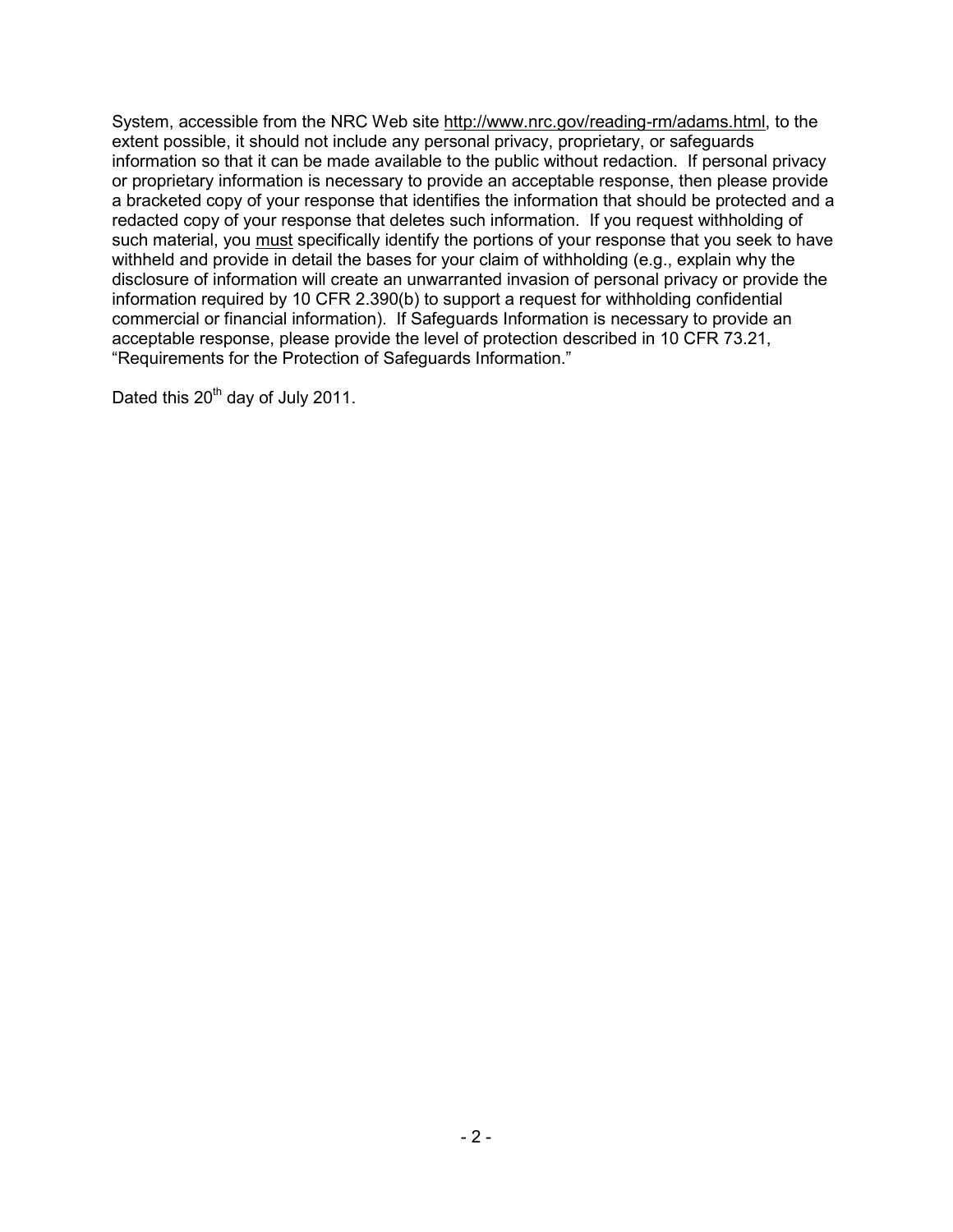#### **NOTICE OF NONCONFORMANCE**

CS Innovations, Inc. Docket No. 99901404 Scottsdale, AZ 85260

7400 East Tierra Buena Lane Inspection Report No. 99901404/2011-201

Based on the results of a U.S. Nuclear Regulatory Commission (NRC) inspection conducted from April 25–29, 2011, of activities performed at the CS Innovations, Inc. (CSI), facility in Scottsdale, AZ, CSI did not conduct certain activities in accordance with NRC requirements, which were contractually imposed upon CSI by NRC applicants or licensees.

A. Criterion III, "Design Control," of Appendix B to Title 10 of the *Code of Federal Regulations (*10 CFR) Part 50 states, in part, that "measures shall be established for the selection and review for suitability of application of materials, parts, equipment, and processes that are essential to the safety-related function of the structures, systems, or components."

Criterion VII, "Control of Purchased Material, Equipment, and Services," of Appendix B, "Quality Assurance Criteria for Nuclear Power Plants and Fuel Reprocessing Plants," to 10 CFR Part 50, "Domestic Licensing of Production and Utilization Facilities," states, in part, that "the effectiveness of the control of quality by contractors and subcontractors shall be assessed by the applicant or designee at intervals consistent with the importance, complexity, and quantity of the product or services."

 CSI Report No. 9000-00000, "Quality Assurance Manual," (QAM) Revision 4, dated July 9, 2010, states, in part, that, "Quality performance of vendors is monitored and evaluated." It also states that "vendors are evaluated by audits, surveillance, performance, and review of certification documentation with regard to their quality and process capability."

 CSI's purchase order to its sub-supplier, Suntron Corporation, required the sub-supplier to perform component assembly activities in accordance with Standard IPC-A-610, "Acceptability of Electronic Assemblies," Revision E-2010, dated February 2005. Standard IPC-A-610 provides acceptance requirements for the manufacture of electrical and electronic assemblies, and provides for the control of critical characteristics associated with such activities.

Contrary to the above, as of April 29, 2011, CSI failed to conduct adequate oversight of its supplier to verify that its supplier's quality programs adequately controlled critical characteristics of commercial-grade items for use as basic components. Specifically, CSI required the supplier to fabricate the modules in accordance with Standard IPC-A-610. However, CSI failed to implement measures to verify the supplier manufactured the CIM sub-assemblies consistent with the critical processes defined in the standard.

This issue has been identified as Nonconformance 99901404/2011-201-02.

B. Criterion XV, "Nonconforming Materials, Parts, or Components," states, in part, that "Measures shall be established to control materials, parts, or components which do not conform to requirements in order to prevent their inadvertent use or installation."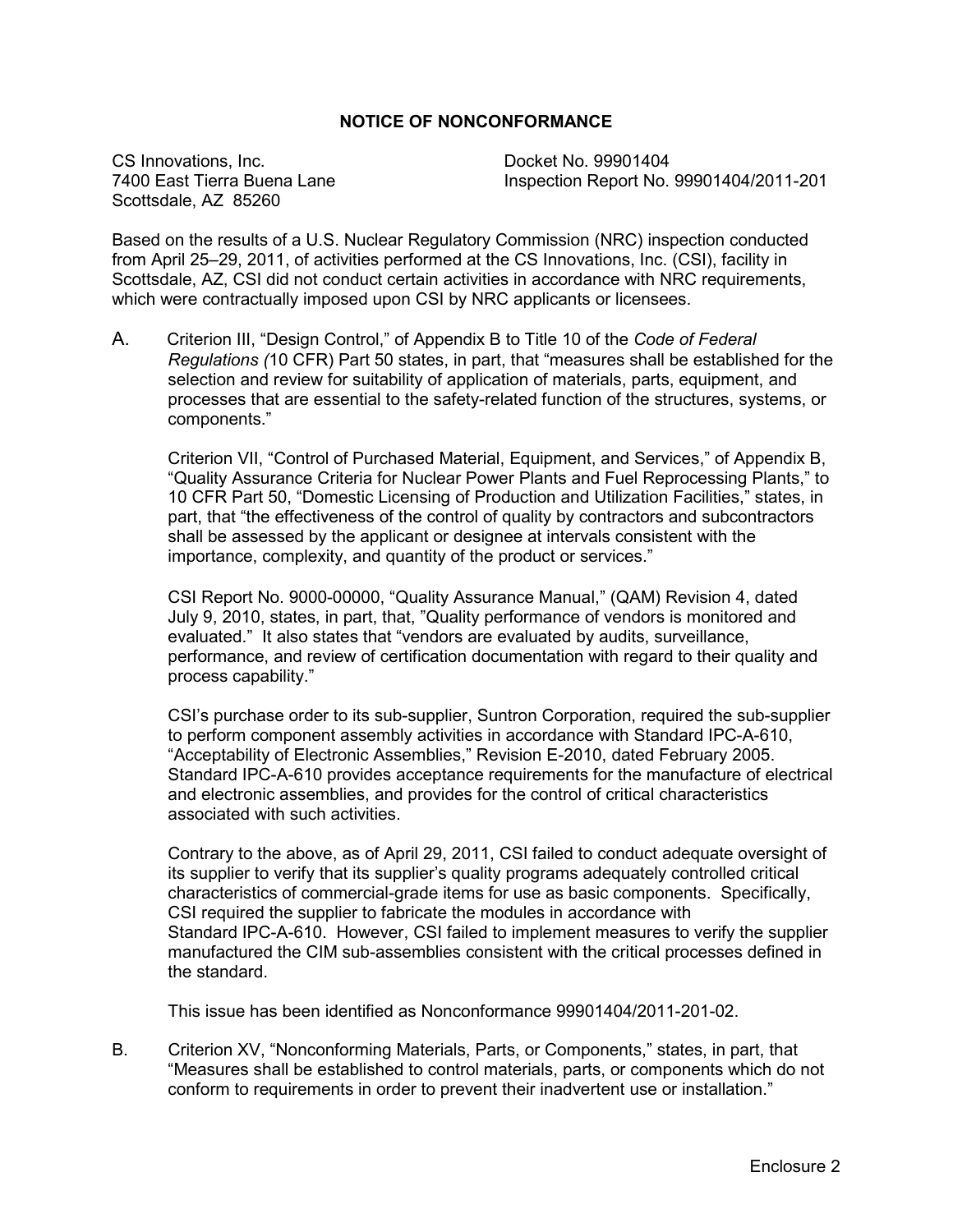Contrary to the above, as of April 29, 2011, CSI failed to establish and implement provisions to collect information on error reports related to discrete components used in safety-related applications. Specifically, the NRC inspection team determined that CSI procedure QCP 9000-01500, "Control of Nonconformance," Revision 6, dated December 12, 2010, did not have provisions for the collection, evaluation, disposition, and notification to affected organizations of nonconforming conditions related to discrete components, such as field programmable gate arrays used in safety-related applications. As a result CSI did not formally collect and evaluate error reports for such safety-related components to determine if nonconforming conditions could exist.

This issue has been identified as Nonconformance 99901404/2011-201-03.

C. Criterion III, "Design Control," of Appendix B to 10 CFR Part 50 states, in part, that "measures shall be established for the selection and review for suitability of application of materials, parts, equipment, and processes that are essential to the safety-related function of the structures, systems, or components." Additionally, Criterion III states, in part, that "design control measures shall provide for verifying the adequacy of design" and that "the verifying or checking process shall be performed by individuals or groups other than those who performed the original design."

CSI Report No. 6105-00003, "The CIM-SRNC V&V Plan," Revision 2, and CSI Report No. 6105-00013, "The CIM-SRNC IV&V Plan," Revision 0, require, in part, that CSI perform verification and validation testing, and that an independent verification and validation (IV&V) team conduct requirements traceability analysis, and develop an IV&V test plan. Additionally, CSI Report No. 6105-00013, requires that the IV&V team perform independent review activities, including independent testing, throughout the requirements, design, implementation, and validation portions of the CIM-SRNC development lifecycle.

Contrary to the above, as of April 29, 2011, CSI failed to establish measures to assure that applicable requirements associated with specific independent verification and validation activities were implemented. Specifically:

- CSI's IV&V process failed to provide for the development of an independent testing tool during the component or module-based level of development for the CIM-SRNC subsystem, and
- CSI's IV&V process did not include specific independent test plans for implementation by the IV&V team as required by CSI Report No. 6105-00013.

These issues have been identified as examples of Nonconformance 99901404/2011-201-04.

D. Criterion I, "Organization," of Appendix B to 10 CFR Part 50 states, in part, that "the persons and organizations performing quality assurance functions shall have sufficient authority and organizational freedom to identify quality problems."

CSI QAM, Section 1, "Organization," Revision 4, dated July 9, 2010, states, in part, that "the QA manager and appointed employees are vested with the authority and responsibility to ensure activities affecting quality are performed and documented to the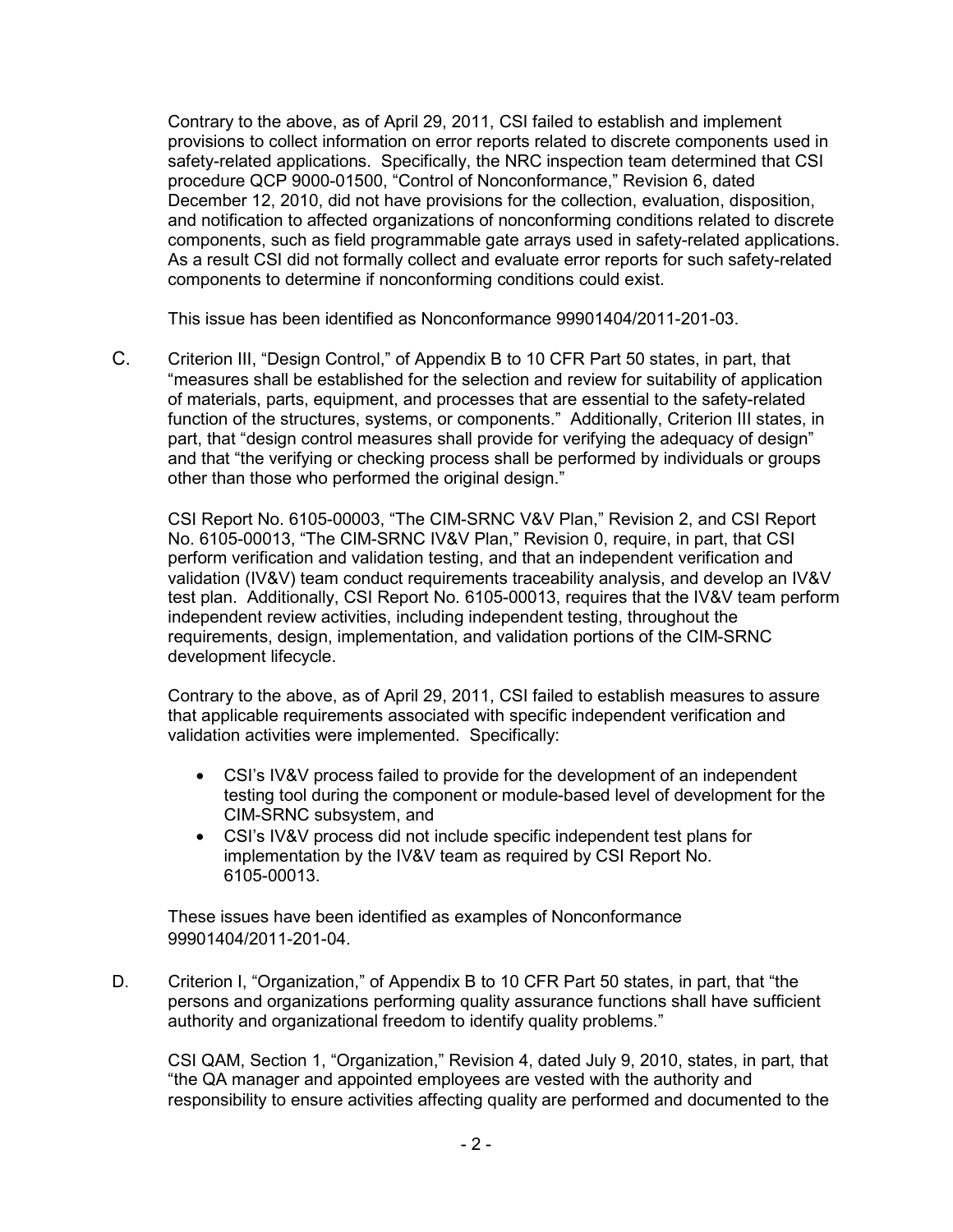established requirements and have organizational freedom to identify quality problems. The QA manager is responsible for ensuring compliance with QA and quality control policies and procedures in all effected departments."

Contrary to the above, as of April 29, 2011, CSI failed to adequately describe and implement its process to ensure that the QA function retains process independence from those design control activities for which QA functions exist. Specifically, Step 3.9.5 of CSI Quality Control Procedure (QCP) 9000-00600, "Document Control," states, in part, that "the QA manager or designee may be [the] final approver if [the] functional manager deems so," has allowed the QA manager to be the final technical approver of the design documents while also having ultimate responsibility for the QA functions associated with those design activities and as a result, CSI failed to adequately describe and implement the CSI design control process to ensure that the QA function retains process independence from those activities for which QA functions exist

This issue has been identified as Nonconformance 99901404/2011-201-05.

E. Criterion XVI, "Corrective Action," of Appendix B to 10 CFR Part 50 states, in part, that "measures shall be established to assure that conditions adverse to quality, such as failures, malfunctions, deficiencies, deviations, defective material and equipment, and nonconformances are promptly identified and corrected."

CSI QAM, "Corrective Action," Section 16, defines the overall policies, responsibilities, and authorities for implementing the CSI corrective action program (CAP). The QAM references CSI procedure QCP 90000-01600 for detailed implementation of the CAP.

CSI Procedure QCP 9000-01600, "Corrective Action," Revision 8, dated February 17, 2011, applies to all identified conditions adverse to quality, such as failures, malfunctions, deficiencies, deviations, defective equipment, and program nonconformance. This procedure describes the process used to identify, report, document, and disposition conditions adverse to quality, and required the identification and documentation of all conditions adverse to quality.

Contrary to the above, as of April 29, 2011, CSI failed to identify and document deviations as part of its corrective action process. Specifically, CSI failed to identify and document all deviations that described departures from technical requirements and failed to promptly enter multiple identified deficiencies into its corrective action program as required by QCP 9000-01600.

This issue has been identified as Nonconformance 99901404/2011-201-06.

Please provide a written statement or explanation to the U.S. Nuclear Regulatory Commission, ATTN: Document Control Desk, Washington, DC 20555-0001 with a copy to the Chief, Quality and Vendor Branch 1, Division of Construction Inspection and Operational Programs, Office of New Reactors, within 30 days of the date of the letter transmitting this Notice of Nonconformance. This reply should be clearly marked as a "Reply to a Notice of Nonconformance" and should include the following for each noncompliance: (1) the reason for the noncompliance, or if contested, the basis for disputing the noncompliance, (2) the corrective steps that have been taken and the results achieved, (3) the corrective steps that will be taken to avoid noncompliance, and (4) the date when your corrective action will be completed. Where good cause is shown, the NRC will consider extending the response time.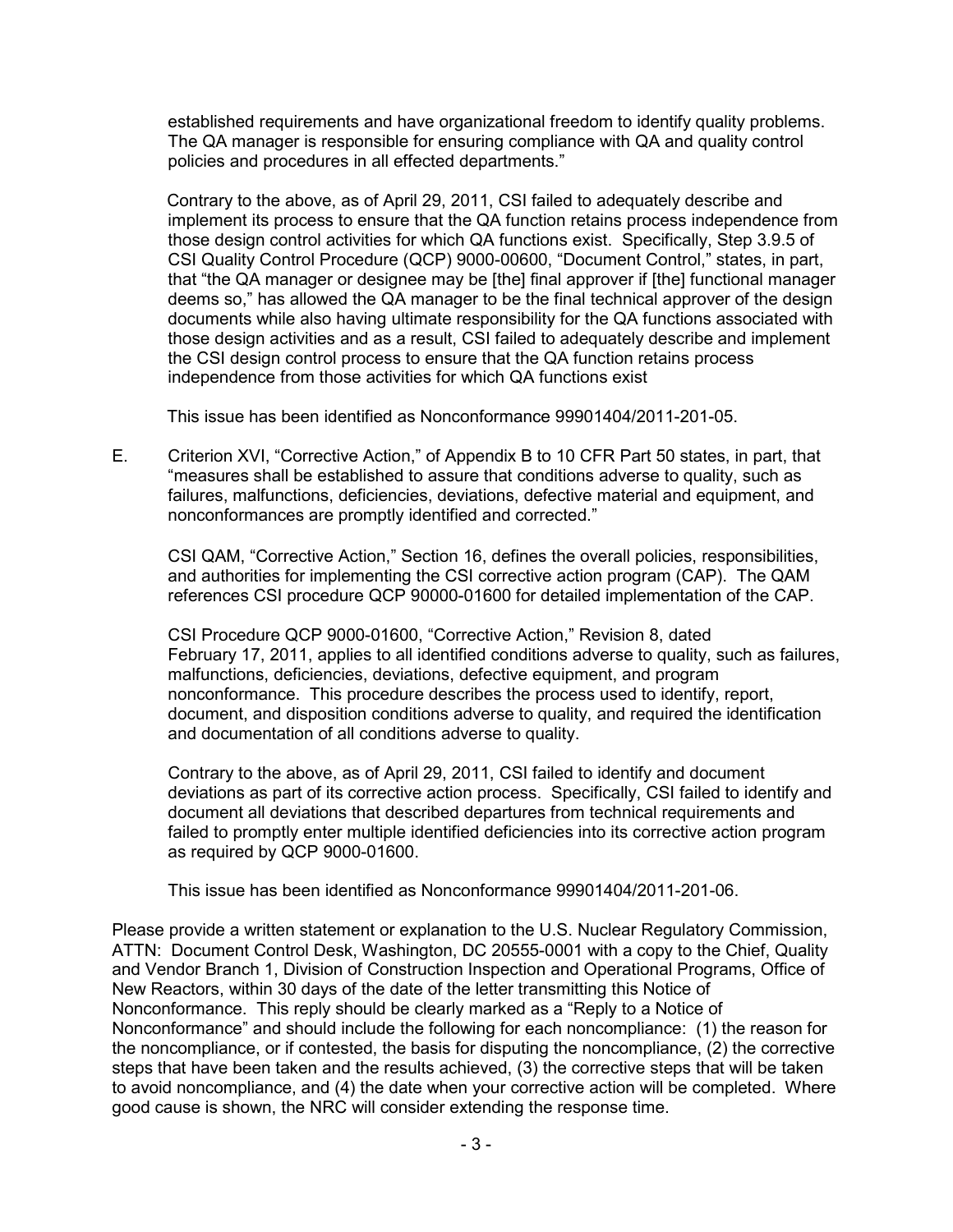Because your response will be made available electronically for public inspection in the NRC Public Document Room or from the NRC's Agencywide Documents Access and Management System, which is accessible from the NRC Web site at http://www.nrc.gov/reading-rm/ adams.html, to the extent possible, it should not include any personal privacy, proprietary, or safeguards information so that it can be made available to the public without redaction. If personal privacy or proprietary information is necessary to provide an acceptable response, then please provide a bracketed copy of your response that identifies the information that should be protected and a redacted copy of your response that deletes such information. If you request that such material be withheld, you must specifically identify the portions of your response that you seek to have withheld and provide in detail the bases for your claim of withholding (e.g., explain why the disclosure of information will create an unwarranted invasion of personal privacy or provide the information required by 10 CFR 2.390(b) to support a request for withholding confidential commercial or financial information). If Safeguards Information is necessary to provide an acceptable response, please provide the level of protection described in 10 CFR 73.21, "Protection of Safeguards Information: Performance Requirements."

Dated this 20<sup>th</sup> day of July 2011.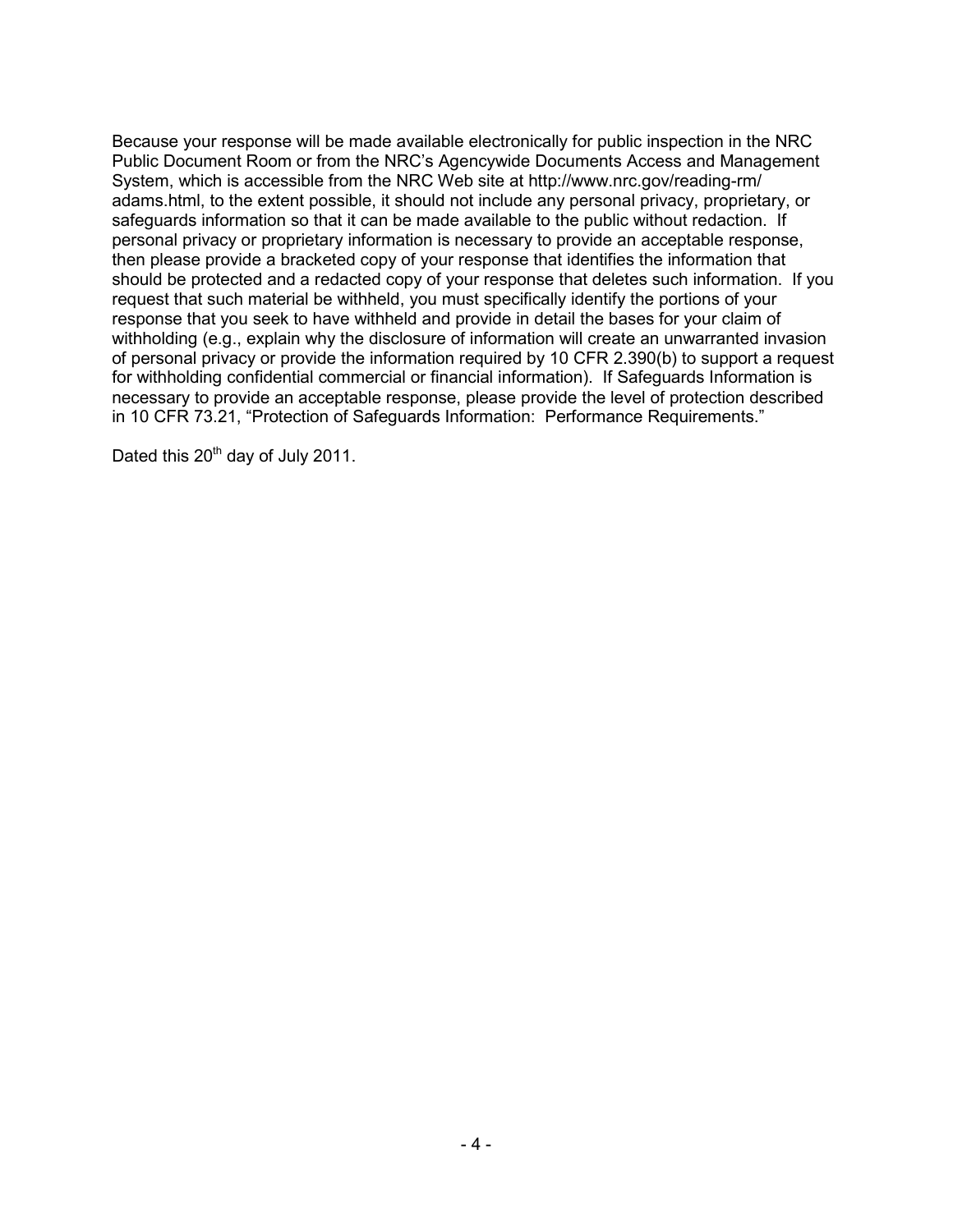#### .**U.S. NUCLEAR REGULATORY COMMISSION OFFICE OF NEW REACTORS DIVISION OF CONSTRUCTION INSPECTION AND OPERATIONAL PROGRAMS VENDOR INSPECTION REPORT**

| Docket No.:                         | 99901404                                                                                                                                                                                                                                                                                                                                      |
|-------------------------------------|-----------------------------------------------------------------------------------------------------------------------------------------------------------------------------------------------------------------------------------------------------------------------------------------------------------------------------------------------|
| Report No.:                         | 99901404/2011-201                                                                                                                                                                                                                                                                                                                             |
| Vendor:                             | CS Innovations, Inc.<br>7400 East Tierra Buena Lane<br>Scottsdale, AZ 85260                                                                                                                                                                                                                                                                   |
| <b>Vendor Contact:</b>              | Mr. William Hadovski, Chief Operating Officer<br>Hadovswl@westinghouse.com                                                                                                                                                                                                                                                                    |
| <b>Nuclear Industry Activities:</b> | CS Innovations, Inc. is a wholly-owned subsidiary of<br>Westinghouse that specializes in providing digital instrumentation<br>and control systems and components for the AP1000 reactor<br>design. CS Innovations, Inc., has also provided digital<br>instrumentation and control solutions to the U.S. commercial<br>nuclear power industry. |
| <b>Inspection Dates:</b>            | April 25-29, 2011                                                                                                                                                                                                                                                                                                                             |
| Inspectors:                         | Greg Galletti, Team Leader, NRO/DCIP/CQVA<br>Stacy Smith, NRO/DCIP/CQVB<br>William Roggenbrodt, NRO/DE/ICE1<br>Jack Zhao, NRO/DE/ICE1<br>Milton Concepcion, RES/DE/DICB<br>Michael Waterman, RES/DE/DICB                                                                                                                                      |
| Approved by:                        | Juan Peralta, Chief<br>Quality and Vendor Branch 1<br>Division of Construction Inspection<br>and Operational Programs<br><b>Office of New Reactors</b>                                                                                                                                                                                        |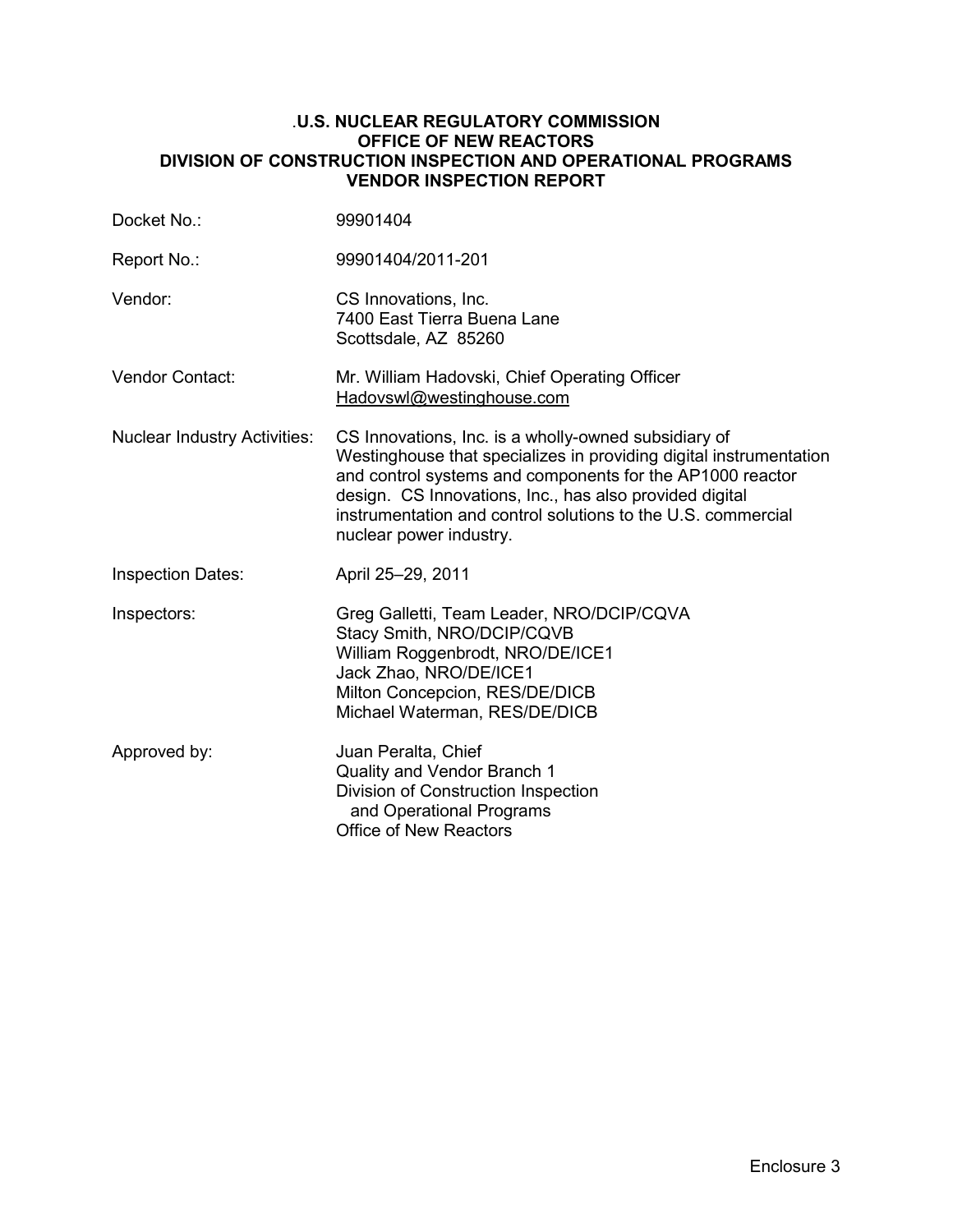# **EXECUTIVE SUMMARY**

CS Innovations, Inc. 99901404/2011-201

The purpose of this inspection by the U.S. Nuclear Regulatory Commission (NRC) was to verify that CS Innovations, Inc. (CSI), had implemented an adequate quality assurance (QA) program that complies with the requirements of Appendix B, "Quality Assurance Criteria for Nuclear Power Plants and Fuel Reprocessing Plants," to Title 10 of the *Code of Federal Regulations*  (10 CFR) Part 50, "Domestic Licensing of Production and Utilization Facilities." The inspection also verified that CSI implemented a program under 10 CFR Part 21, "Reporting of Defects and Noncompliance," that meets the NRC's regulatory requirements. The inspection took place at the CSI facility in Scottsdale, AZ, during the period April 25–29, 2011.

The following regulations served as the bases for the NRC inspection:

- Appendix B to 10 CFR Part 50
- 10 CFR Part 21

The NRC inspection team implemented Inspection Procedure (IP) 43002, "Routine Inspections of Nuclear Vendors," dated April 25, 2011; IP 36100, "Inspection of 10 CFR Part 21 and 50.55(e) Programs for Reporting Defects and Noncompliance," dated April 25, 2011; and IP 43004, "Inspection of Commercial-Grade Dedication Programs," dated April 25, 2011, during the conduct of this inspection.

The NRC had not previously performed an inspection at the CSI facility in Scottsdale, AZ.

The results of the current inspection are summarized below.

## 10 CFR Part 21

The NRC inspection team issued Violation 99901404/2011-201-01 for CSI's failure to adopt appropriate procedures under 10 CFR 21.21, "Notification of Failure To Comply or Existence of a Defect and Its Evaluation." Specifically, the NRC inspection team determined that CSI Quality Control Procedure (QCP) 9000-01501, "10 CFR Part 21," Revision 3, dated September 22, 2010; QCP 9000-01500, "Control of Nonconformance," Revision 6, dated December 12, 2010; and QCP 9000-01600, QCP 9000-01600, "Corrective Action," Revision 8, dated February 17, 2011, were not appropriate procedures for evaluating deviations and failures to comply because of the lack of guidance necessary to perform these evaluations and because of the misuse of terms, such as "defect" and "deviation," that altered their intended meaning as defined in 10 CFR 21.3, "Definitions."

#### Commercial-Grade Dedication Program

The NRC inspection team issued Nonconformances 99901404/2011-201-02 and 99901404/2011-201-03 for CSI's failure to provide reasonable assurance that all commercial items received from its suppliers would conform to the applicable specification requirements. Specifically, the NRC inspection team determined that CSI failed to conduct commercial-grade surveys to verify the supplier's quality program for the control of critical characteristics provided reasonable assurance that commercial-grade items for use as basic components would perform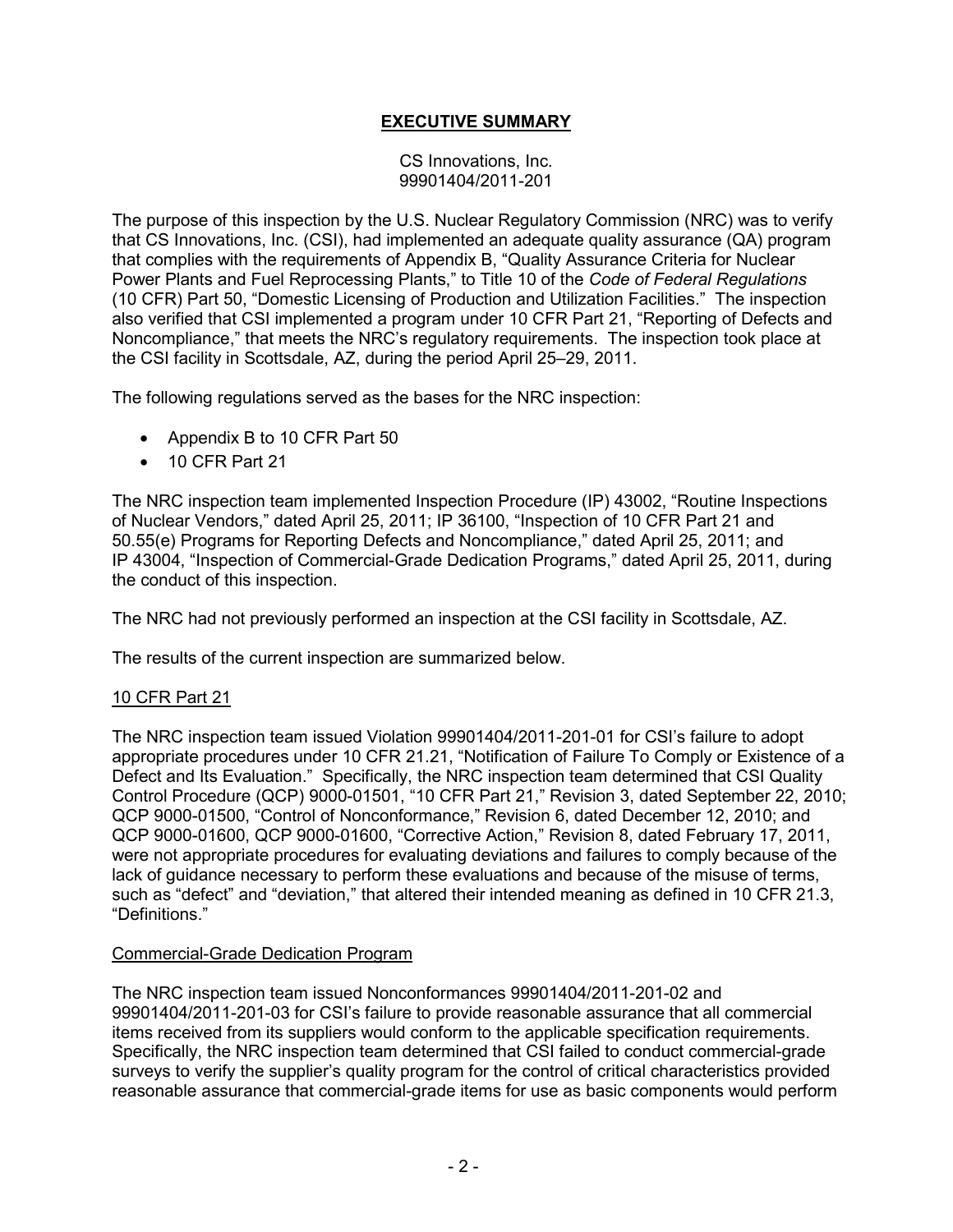their intended safety function and that it failed to establish and implement provisions to collect information on error reports related to discrete components used in safety-related applications.

## Design Control

The NRC inspection team issued Nonconformance 99901404/2011-201-04 and Nonconformance 99901404/2011-201-05 for CSI's failure to implement an independent verification and validation process consistent with NRC requirements and for the failure to implement a design control process that ensured adequate organizational independence of the design and quality assurance functions.

The NRC inspection team also identified a non-cited issue on CSI's failure to properly document completed inspection and test personnel qualification activities. This failure constitutes a violation of minor significance and is not subject to formal enforcement action.

#### Corrective Actions

The NRC inspection team issued Nonconformance 99901404/2011-201-06 for CSI's failure to identify deviations as part of its corrective action program and to promptly identify and correct conditions adverse to quality. Specifically, the NRC inspection team determined that CSI failed to identify deviations that described departures from technical requirements and to promptly enter multiple identified deficiencies into its corrective action program.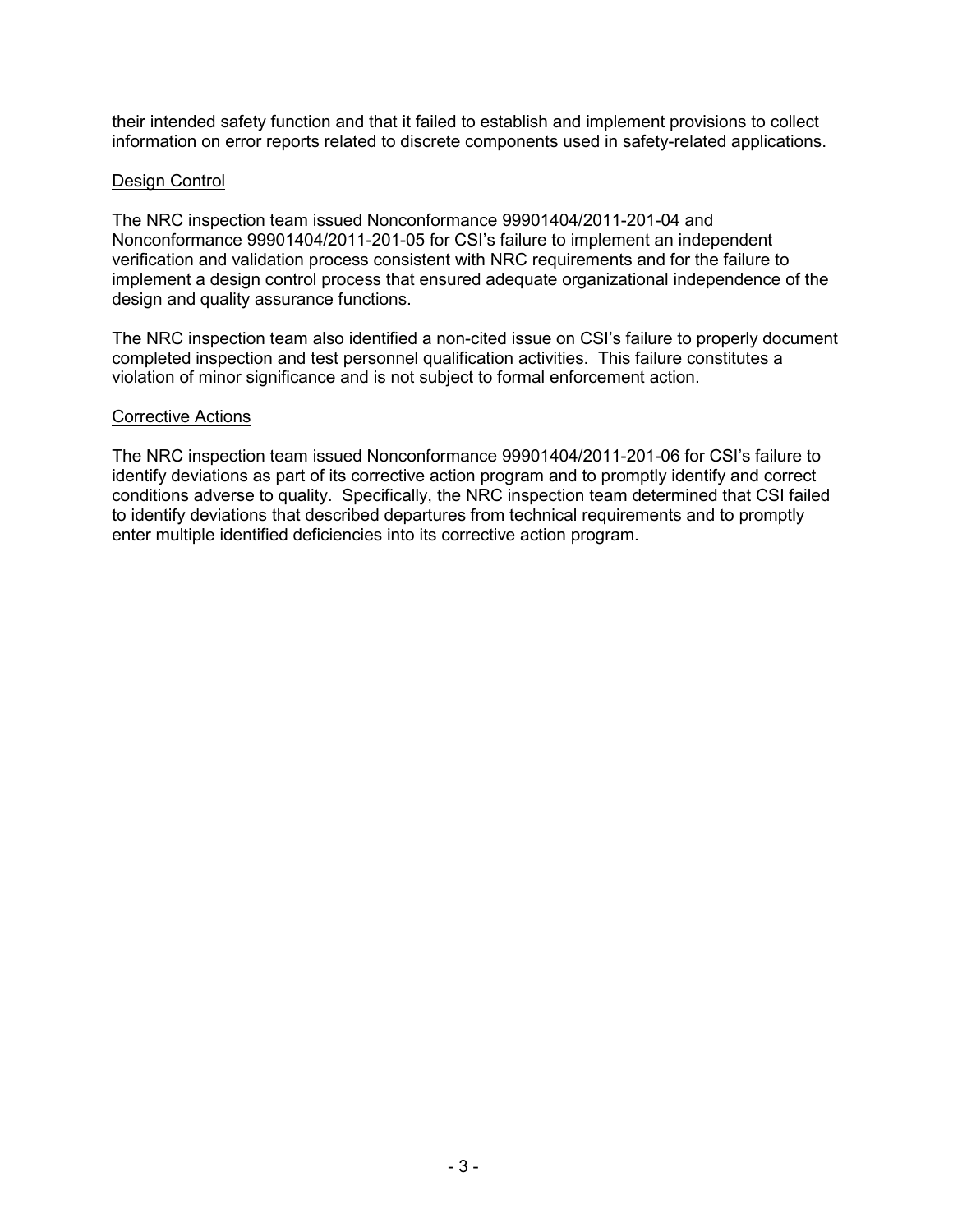# **REPORT DETAILS**

## 1. 10 CFR Part 21 Program

#### a. Inspection Scope

The U.S. Nuclear Regulatory Commission (NRC) inspection team reviewed the policies and implementing procedures that govern the CS Innovations, Inc. (CSI), process under Title 10 of the *Code of Federal Regulations* (10 CFR) Part 21, "Reporting of Defects and Noncompliance," to verify its compliance with the NRC's regulatory requirements. Specifically, the NRC inspection team focused on Quality Control Procedure (QCP) 9000-01501, "10 CFR Part 21," Revision 3, dated September 22, 2010; QCP 9000-01500, "Control of Nonconformance," Revision 6, dated December 12, 2010; and QCP 9000-01600, "Corrective Action," Revision 8, dated February 17, 2011.

The NRC inspection team also reviewed procurement documents and the following CSI procedures to verify the requirements in 10 CFR Part 21:

- CSI Report No. 9000-00000, "Quality Assurance Manual (QAM)," Revision 4, dated July 9, 2010
- QCP 9000-01501
- QCP 9010-00009, "Nonconformance Report" form, Revision 2
- QCP 9000-01500
- QCP 9000-01600
- QCP 9010-00035, "Corrective Action Request" form
- Work Instruction 9006-00008, "Return Material Authorization," Revision 1, dated
- Returned Material Authorization (RMA) 110119-1
- RMA 110119-2
- Wolf Creek Purchase Order (PO) 746194/0
- Wolf Creek PO 754097/0
- Work Creek PO 751264/3
- Corrective Action Report (CAR) 2011-056, dated April 27, 2011
- Nonconformance Report (NCR) 101-0042, dated April 4, 2011
- CAR 2010-005, dated September 15, 2010
- CAR 2011-051, dated April 15, 2011

# b. Observations and Findings

b.1 Postings

The NRC inspection team observed that CSI had posted notices in conspicuous locations within the facility. The notice included a summary of Section 206 of the Energy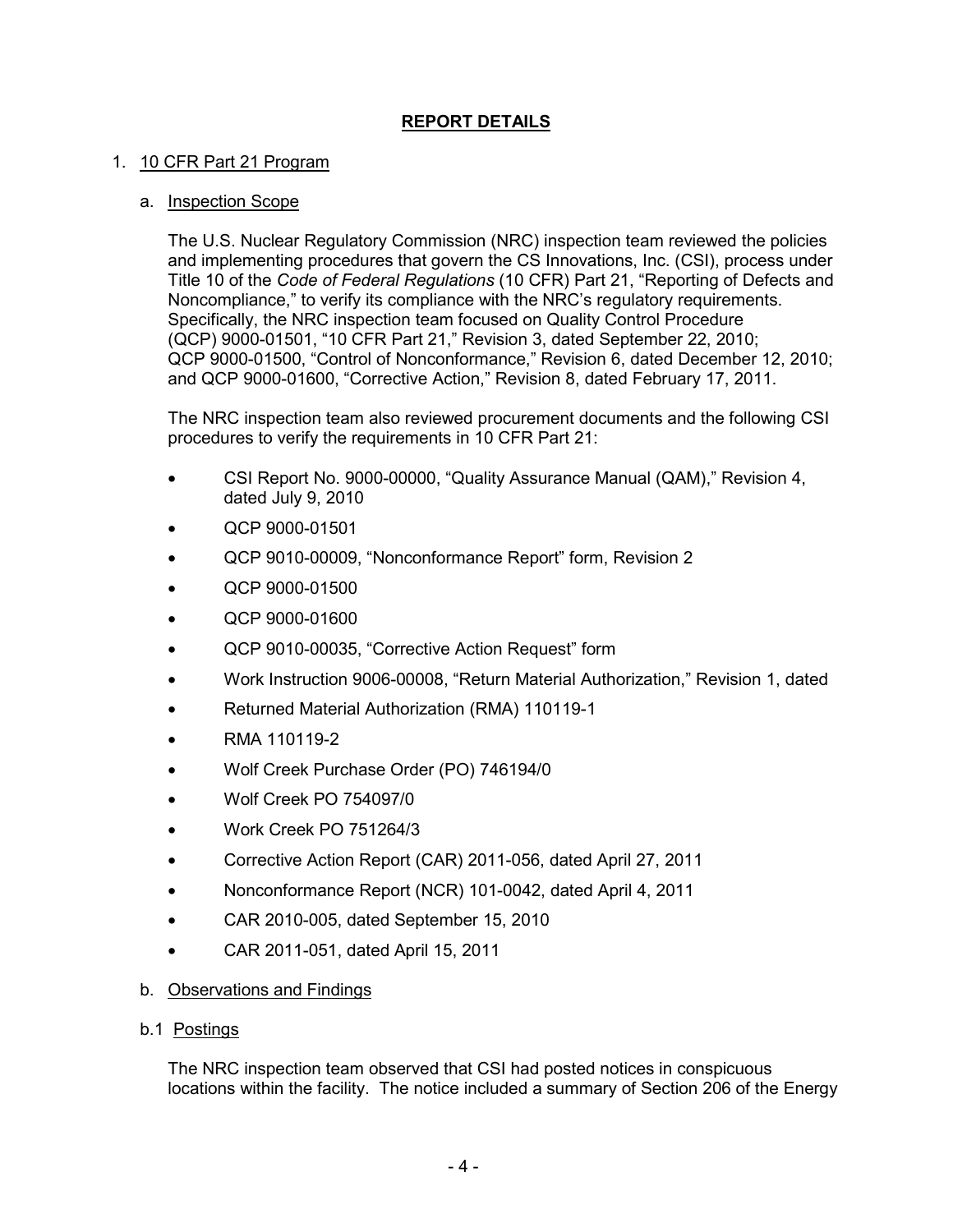Reorganization Act of 1974, as amended; a copy of 10 CFR Part 21; and a copy of QCP 9000-01501.

## b.2 10 CFR Part 21 Procedure

QCP 9000-01501 describes and establishes necessary requirements for the identification and reporting of deviations and defects as described in 10 CFR Part 21. It also describes the responsibility of the supervisor or manger to determine whether a condition is a departure from the technical requirements imposed in the procurement documents and the required timelines for the evaluation and notification of deviations and defects. Section 4.4 of QCP 9000-01501, states, in part, that if the supervisor or manager determines that a defect may exist, he or she shall generate an NCR on NCR Form 9010-00009 to document the condition. The NCR form contains a reportability box that states, "Evaluate NCR for 10 CFR 21 Reportability."

QCP 9000-01500 describes and establishes the necessary requirements for the control of identified nonconforming material, parts, and components. Section 6.11 states, in part, that "if nonconforming conditions affect items that have been provided to the customer, the nonconformance shall be evaluated under the requirements of 10 CFR 21." In addition, QCP 9000-01600 describes and establishes the necessary requirements for the identification, control, and documentation of conditions adverse to quality. Step 5.7 states, in part, that "all significant conditions adverse to quality shall be evaluated for possible reporting under the requirements of 10 CFR 21."

The NRC inspection team reviewed QCP 9000-01501, QCP 9000-01500, QCP 9000-01600 and their associated forms and discussed them with the quality assurance (QA) manager and with the CSI senior level personnel responsible for the development and maintenance of the 10 CFR Part 21 program. The NRC inspection team noted that QCPs had not used terms "defect" and "deviation" in accordance with their definitions. For example, Step 4.5 of QCP 9000-01501 states, in part, that "the nonconforming report detailing the defect is routed to the CS Innovation's COO [chief operating officer] for review," and Step 4.6 states, in part, that "if the technical and quality reviews and evaluations provide evidence that a deviation or failure to comply exists, the COO shall send notification to the NRC in accordance with paragraph 21.21." The misuse of these terms has the potential to incorrectly screen or report 10 CFR Part 21 issues.

In addition, the NRC inspection team determined that QCP 9000-01501, QCP 9000-01500, and QCP 9000-01600 and their associated forms lack guidance for the evaluation of deviations or failures to comply consistent with the requirements in 10 CFR 21.21, "Notification of Failure To Comply or Existence of a Defect and Its Evaluation." Specifically, the NRC inspection team determined that the QCPs for 10 CFR Part 21 were not appropriate procedures for evaluating deviations and failures to comply because of the lack of any guidance necessary to perform these evaluations. The NRC inspection team identified the lack of procedural guidance to evaluate deviations and failures to comply as Violation 99901404/2011-201-01.

The NRC inspection team noted that CSI had not performed any 10 CFR Part 21 evaluations in the past several years. The team reviewed a sample of recent NCRs and CARs and, in Section 4 of this report, identified a departure from technical requirements that CSI did not identify as a deviation that needed an evaluation.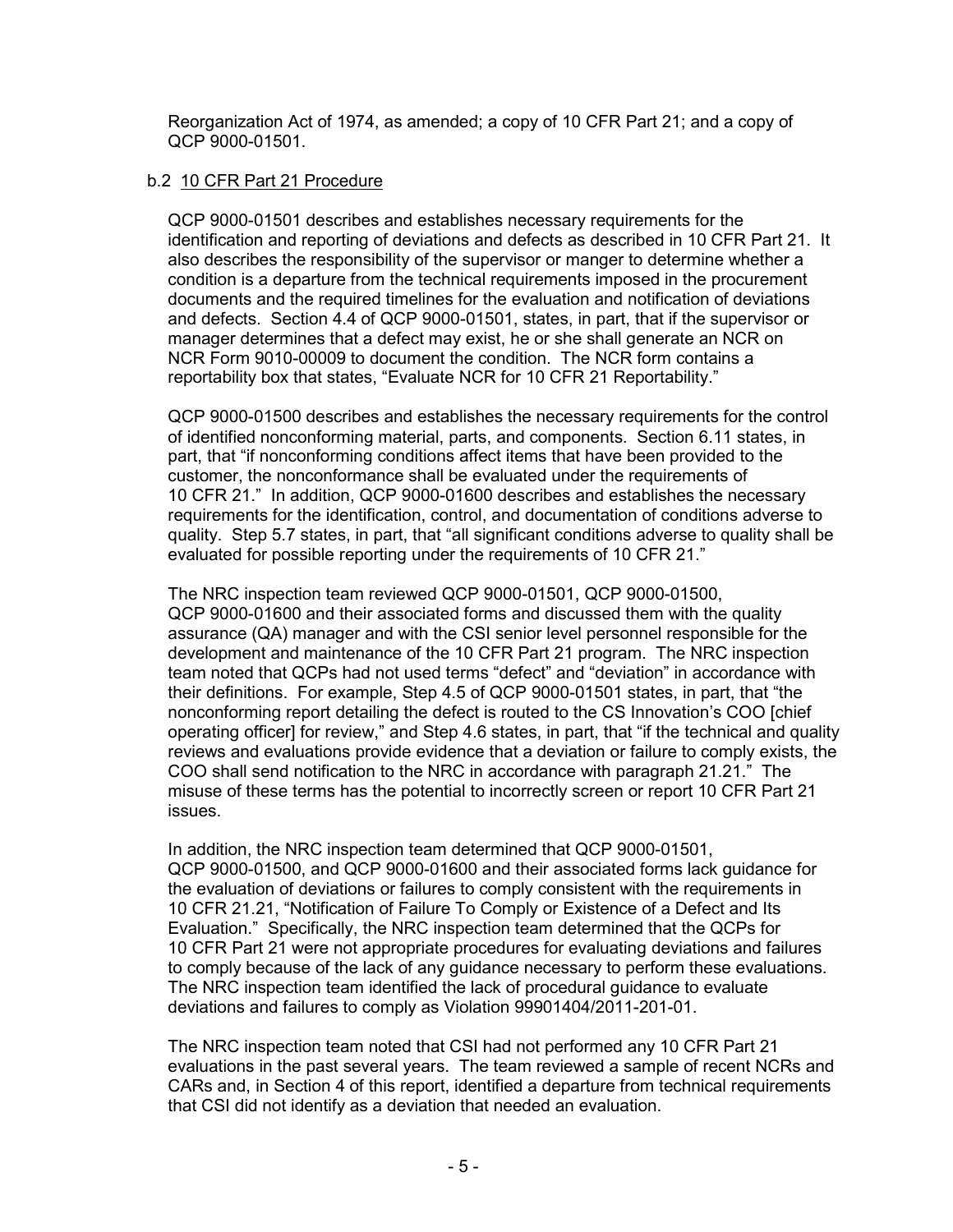CSI had initiated Issue Report (IR) 11-102-M042 on April 12, 2011, to discuss the transition from its current corrective action and 10 CFR Part 21 programs to the Westinghouse Electric Corporation (WEC) implementing procedures WEC 16.2, "Westinghouse Corrective Actions Process," Revision 2, dated February 8, 2010, and WEC 21.0, "Identification and Reporting of Conditions Adverse to Quality," Revision 6, dated August 3, 2009. Although the transition was originally scheduled for a date after the NRC inspection, CSI decided to implement the transition and training of the WEC implementing procedures, effective April 28, 2011, to address deficiencies with its 10 CFR Part 21 and corrective action programs.

## c. Conclusions

The NRC inspection team issued Violation 99901404/2011201-01 for CSI's QCP 9000-01501 and the associated QCPs related to the 10 CFR Part 21 program for failure to provide procedural guidance for evaluating deviations and failures to comply associated with substantial safety hazards. Specifically, the NRC inspection team determined that QCP 9000-01501, QCP 9000-01500, and QCP 9000-01600 were not appropriate procedures for evaluating deviations and failures to comply because of the lack of guidance necessary to perform these evaluations and because of the misuse of terms such as "defect" and "deviation" that altered their intended meaning as defined in 10 CFR 21.3.

#### 2. Commercial-Grade Dedication Program

#### a. Inspection Scope

The NRC inspection team reviewed CSI's implementing policies and procedures that govern the commercial-grade dedication process to ensure that those guidelines adequately described the process as required by 10 CFR Part 21. The NRC inspection team also evaluated a limited sample of available dedication-related documentation for safety-related components to verify compliance with program requirements and adequate implementation of those requirements.

Specifically, the NRC inspection team reviewed the following policies and procedures:

- CSI Commercial-Grade Dedication Procedure 9000-00301, "Commercial-Grade Dedication," Revision 5, dated September 20, 2010
- CSI Report No. 6105-00000, "CIM-SRNC Management Plan," Revision 3, dated August 12, 2010
- CSI Report No. 6105-20041, "CIM Module Traveler," Revision 0, dated February 4, 2011
- CSI Report No. 6105-00005, "CIM-SNRC Test Plan," Revision 4, dated February 4, 2011
- CSI Report No. 6105-20003, "CIM Hardware Specification," Revision 1, dated August 14, 2010
- CSI Report No. 6105-20004, "CIM FPGA Specification," Revision 5, dated March 7, 2011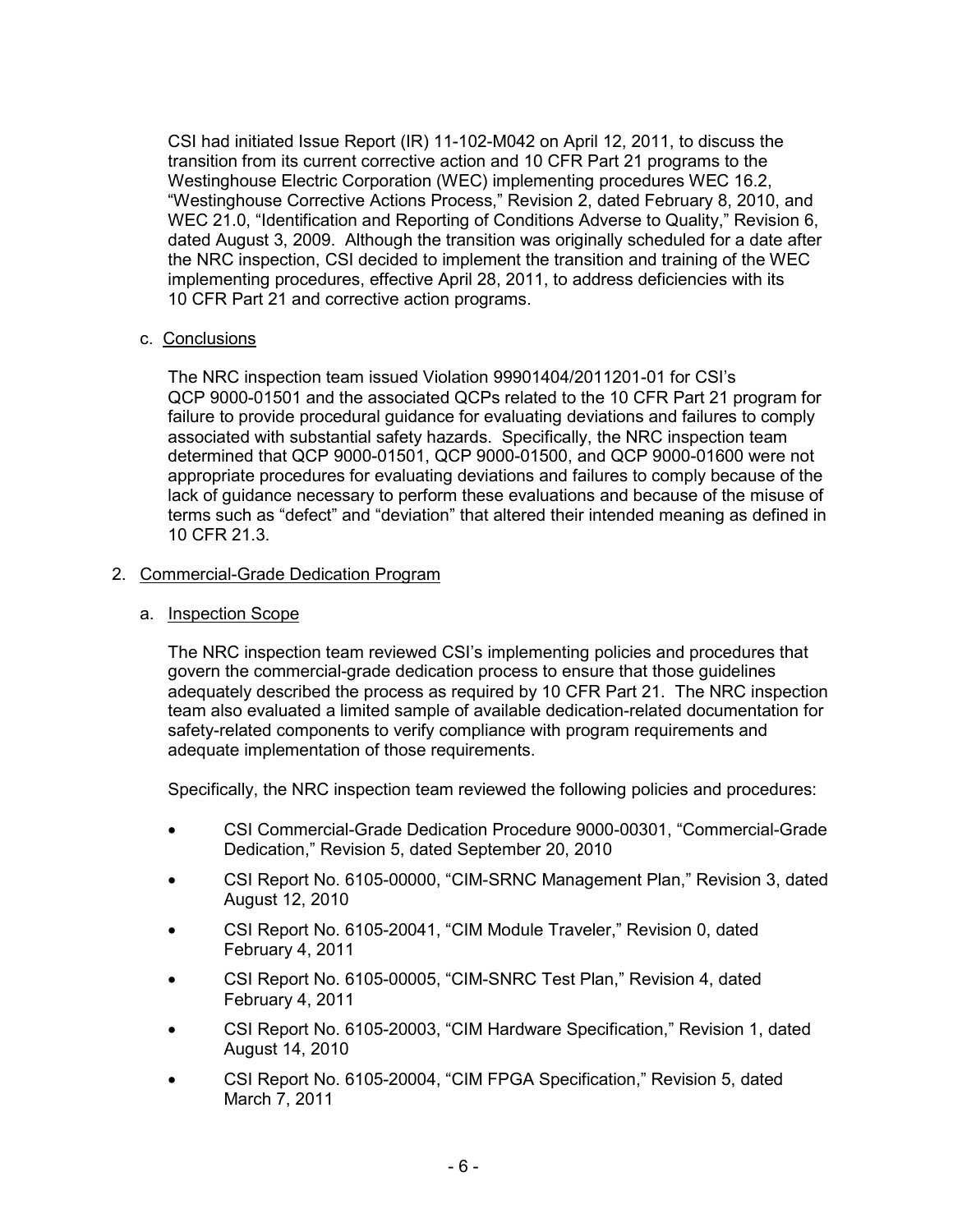• Several POs and shop travelers related to components and services used in the development process of component interface modules (CIMs)

## b. Observations and Findings

#### b.1 Policies and Procedures for the Dedication of Commercial Items

CSI Procedure 9000-00301 describes the process that CSI uses to dedicate commercial-grade items used in safety-related applications. CSI implements this procedure to evaluate and verify the acceptability of commercial-grade components used in the development and testing of CIMs. CSI Procedure 9000-00301 includes a reference to Electric Power Research Institute (EPRI) NP-5652, "Guidelines for Utilization of Commercial-Grade Items in Nuclear Safety-Related Application (NCIG-07)," issued June 1988, for dedication activities. EPRI NP-5652 provides four methods for accepting commercial-grade items: Method 1, "Special Tests and Inspections"; Method 2, "Commercial-Grade Survey of Supplier"; Method 3, "Source Verification"; and Method 4, "Acceptable Supplier/Item Performance Record."

During the review of the procedure, the NRC inspection team noted that all of the dedication activities focused on special tests and inspections of commercial-grade components procured and received by CSI. The NRC inspection team also noted that the dedication procedure does not document any addition provisions for commercialgrade surveys, source verifications, or analysis of historical records for acceptable performance. The procedure did state that the industry guidance in EPRI NP-5652 constituted a part of the procedure activities, but it did not include requirements for periodic supplier assessments. The NRC inspection team asked why the procedure did not include provisions for the other acceptance methods described above because all components used to manufacture CIMs are commercial-grade components. CSI personnel stated that, based on the scope of supply and the components used to assemble the CIMs, they thought that the implementation of additional activities was not necessary to verify the acceptability of such components.

During the review of selected POs that CSI issued to commercial suppliers, the NRC inspection team noted that the vendor had imposed industry standards and specific CSI technical and quality requirements on commercial suppliers. For example, CSI imposed Standard IPC-A-610, "Acceptability of Electronic Assemblies," Revision E-2010, issued February 2005, which provides acceptance requirements for the manufacture of electrical and electronic assemblies, on POs that the vendor issued to a commercial supplier that performed assembly activities for it. In addition, the NRC inspection team noted that CSI developed Work Order No. 59 that was classified as Class 1E and imposed the work order on a commercial supplier PO as a quality requirement for the final assembly of CIMs. However, CSI had not conducted surveys of this supplier to confirm that it was adequately implementing these requirements.

Although the NRC inspection team confirmed that CSI monitored activities conducted by suppliers through informal e-mail correspondence and site visits, the vendor had not formally documented onsite review activities to verify that adequate controls were implemented by manufacturers, as well as, distributors when required. This inadequate oversight impeded CSI from adequately verifying the acceptability of electronic components assembled by suppliers, any potential changes in the manufacturing processes implemented by suppliers, and changes in materials used by suppliers that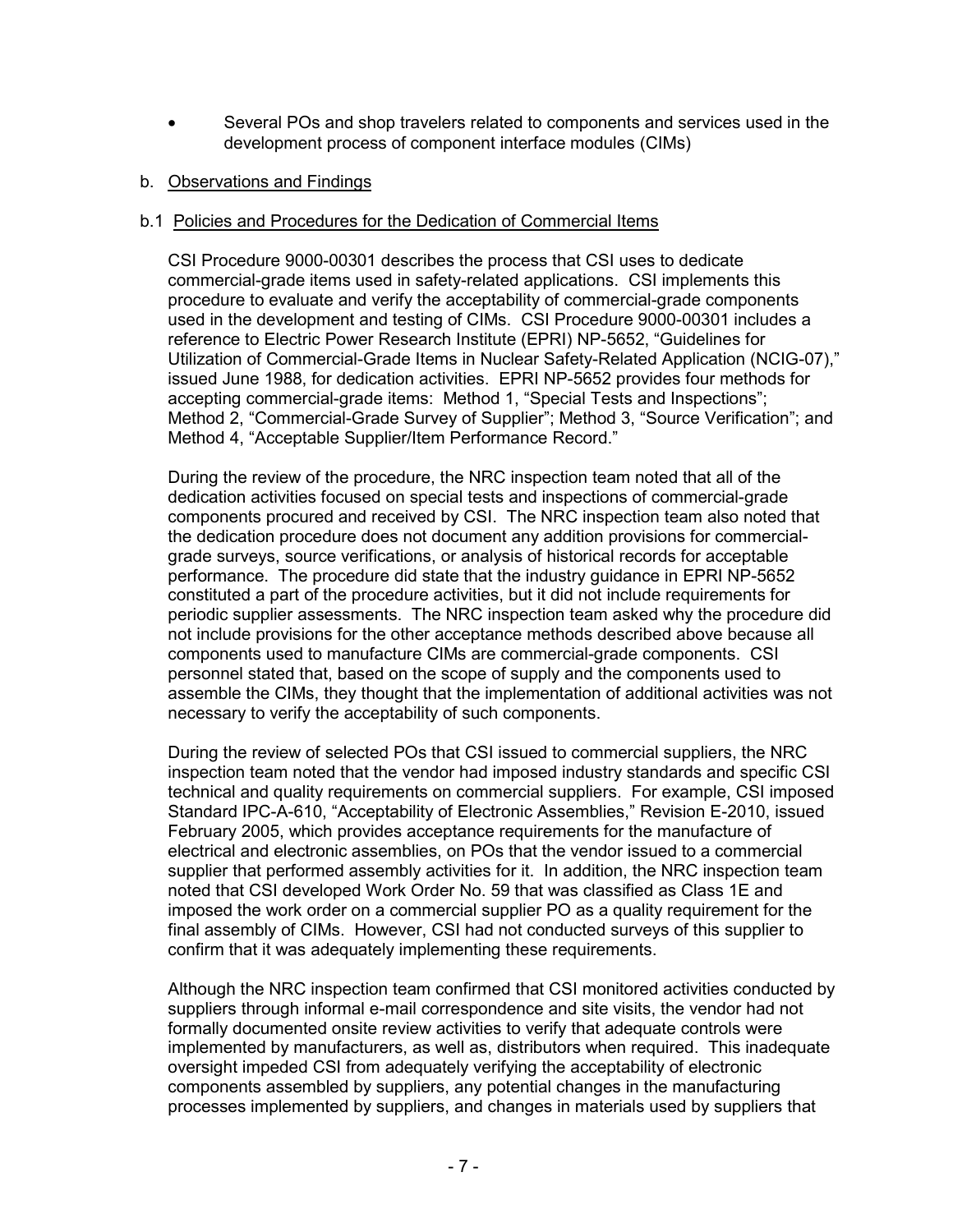could affect the component's ability to perform its safety function. In summary, CSI failed to document provisions in its dedication procedure for supplier evaluation and performance and, as a result, was unable to provide objective evidence of oversight activities in support of the assembly of CIMs. This issue is identified as Nonconformance 99901404/2011-201-02.

The NRC inspection team also inquired about the evaluation, selection, and testing of field programmable gate arrays (FPGAs) used in CIMs. FPGAs are a class of programmable logic devices that can be programmed in the field after the manufacture of these devices to implement specific design functions. CSI developed the CIM control logic that is programmed in the FPGAs. This control logic arbitrates between component command signals to provide high integrity component control and allows the nonsafety system to control the component if a command from the safety system is not present. Subsection b.2, below, documents additional information related to the selection and programming of FPGAs.

The NRC inspection team confirmed that the FPGAs used in the CIMs are commercial components that are purchased through catalog specifications and that are not subject to nuclear specifications. In interviews with CSI engineering and manufacturing personnel, the NRC inspection team asked about the FPGA design features and specifications. Specifically, the NRC inspection team asked about CSI's process for ensuring the suitability of the selected FPGAs for their intended applications, consideration of potential design changes in the FPGA design by manufacturers, and evaluation of error reports related to design deficiencies that could jeopardize FPGA behavior in its operating environment. The interviewees informed the NRC inspection team that CSI personnel participate in user community forums and that they receive informal notifications of error reports associated with the FPGAs used in the CIM design. The collection and evaluation of error reports provides valuable information that system engineers can use to ensure that identified design flaws are not affecting FPGA operations. However, during the review of QCP 9000-01500, the NRC inspection team found that no formal provisions were in place to ensure that CSI collected error reports associated with discrete components used in the CIM design, such as FPGAs, evaluated them for applicability in its product line, dispositioned them, and notified affected organizations, when applicable. This lack of procedural control to collect and evaluate error reports is identified as Nonconformance 99901404/2011-201-03.

## b.2 Review of Design Documentation

The NRC inspection team focused their review on the D105 project, which covers the design and development of CIMs and safety remote node controller (SRNC) modules for AP1000 units built in China. The NRC inspection team learned that CSI has developed several prototypes that are considered "Hardware Build 4" and that are in the process of being qualified for seismic and environmental applications. The NRC inspection team were also informed that CSI has not officially delivered CIMs or SRNCs to Westinghouse. Although CSI is not formally dedicating the modules developed for the D105 project, the vendor informed the NRC inspection team that it will implement its dedication process on all the modules that will be used in AP1000 plants.

During the review of CSI's dedication process, the vendor informed the NRC inspection team that it has dedicated two CIM components: (1) the bare printed circuit boards and (2) the printed circuit board assemblies. These components are verified during receipt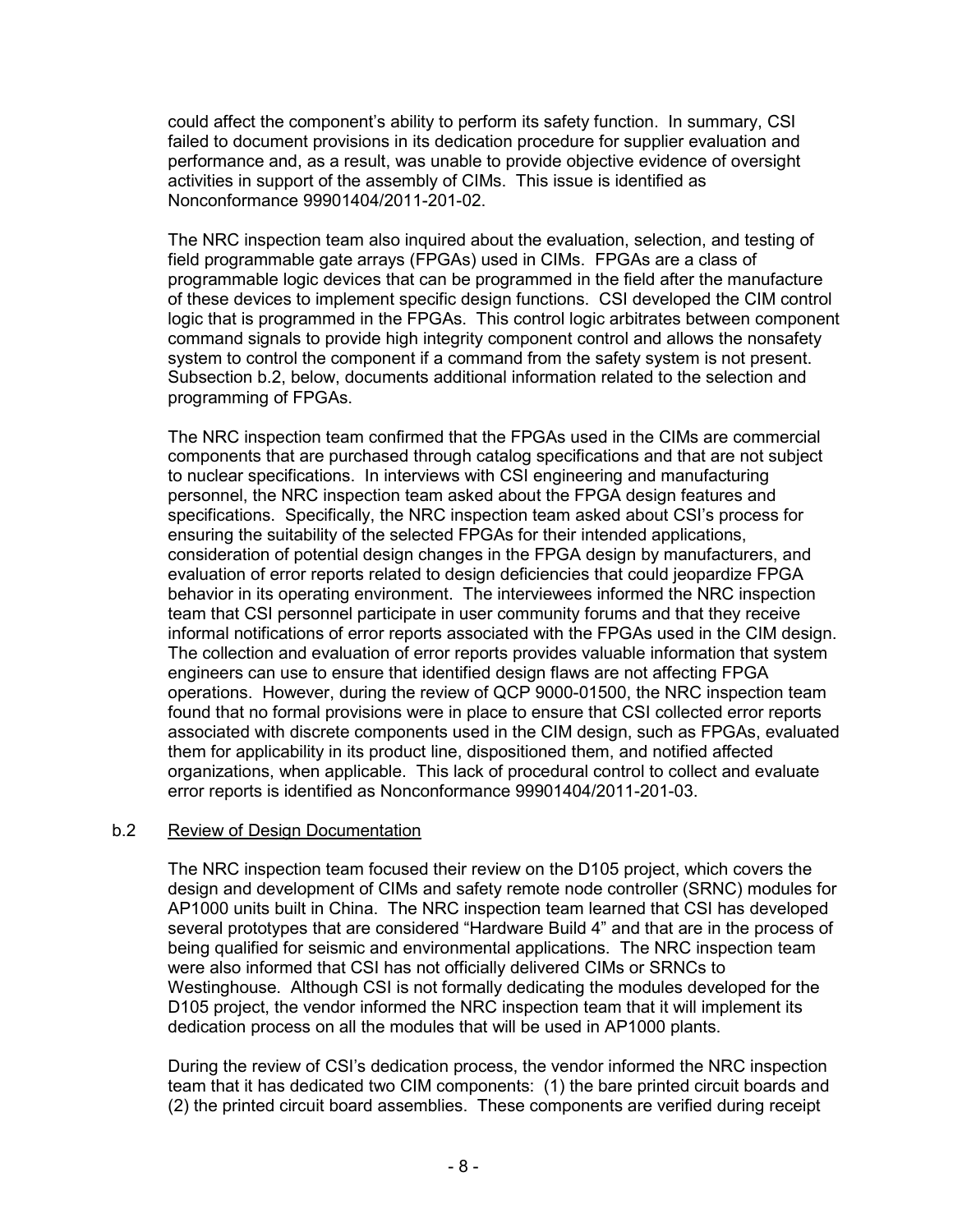inspection activities and are tested at CSI. A receipt inspector examines the boards in accordance with Procedure 9000-00702. As part of this process, the inspector verifies whether the boards conform to PO requirements, examines the board's technical drawings, and takes high-resolution pictures. Upon acceptance, CSI stores the boards in the Class 1E room for future use and testing. The NRC inspection team asked CSI how it handles other components, such as resistors, transistors, and connectors, and learned that the vendor accepts and tests these components after assembling them in the CIM circuit boards. The NRC inspection team reviewed Procedure 6105-20042 and the CIM Traveler No. 20041, which are associated with the final assembly of the CIMs. CSI initiates and completes a traveler through the assembly, test, and packaging phases. Activities that the traveler records include kitting, module assembly, FPGA programming, voltage tests, final acceptance tests, and final QA inspections.

The NRC inspection team asked CSI personnel to provide objective evidence that they followed the engineering process (technical evaluation) to make critical characteristic (CC) determinations and to describe the methods used to verify those characteristics that they selected as critical for the CIMs. The CSI personnel informed the NRC inspection team that the vendor had not developed technical evaluations to identify CCs and acceptance methods. Instead, the NRC inspection team was given life-cycle documentation that contained the design basis for the CIMs and the engineering methodology that CSI uses to test the CIMs.

The NRC inspection team reviewed a sample of CIM design and life-cycle documents that CSI developed for the D105 project. Specifically, the NRC inspection team reviewed the following documentation that describes the design and testing of CIMs:

- Report No. 6105-00000
- Report No. 6105-00005
- Report No. 6105-20003
- Report No. 6105-20004

The NRC inspection team noted that these documents identified the CIMs' safety functions, application requirements, CCs, acceptance criteria, and testing activities. The NRC inspection team confirmed that adequate information was available to demonstrate the suitability of the CIMs' design for their intended application. No findings of significance were identified.

## c. Conclusions

The NRC inspection team issued Nonconformances 99901404/2011-201-02 and 99901404/2011-201-03 for CSI's failure to provide reasonable assurance that all commercial items received from its suppliers would conform to the applicable specification requirements. Specifically, the NRC inspection team determined that CSI failed to conduct adequate oversight (e.g., commercial-grade surveys) to verify the supplier's quality program for the control of CCs and failed to establish and implement provisions to collect information on error reports related to potential nonconformances of discrete components used in safety-related applications.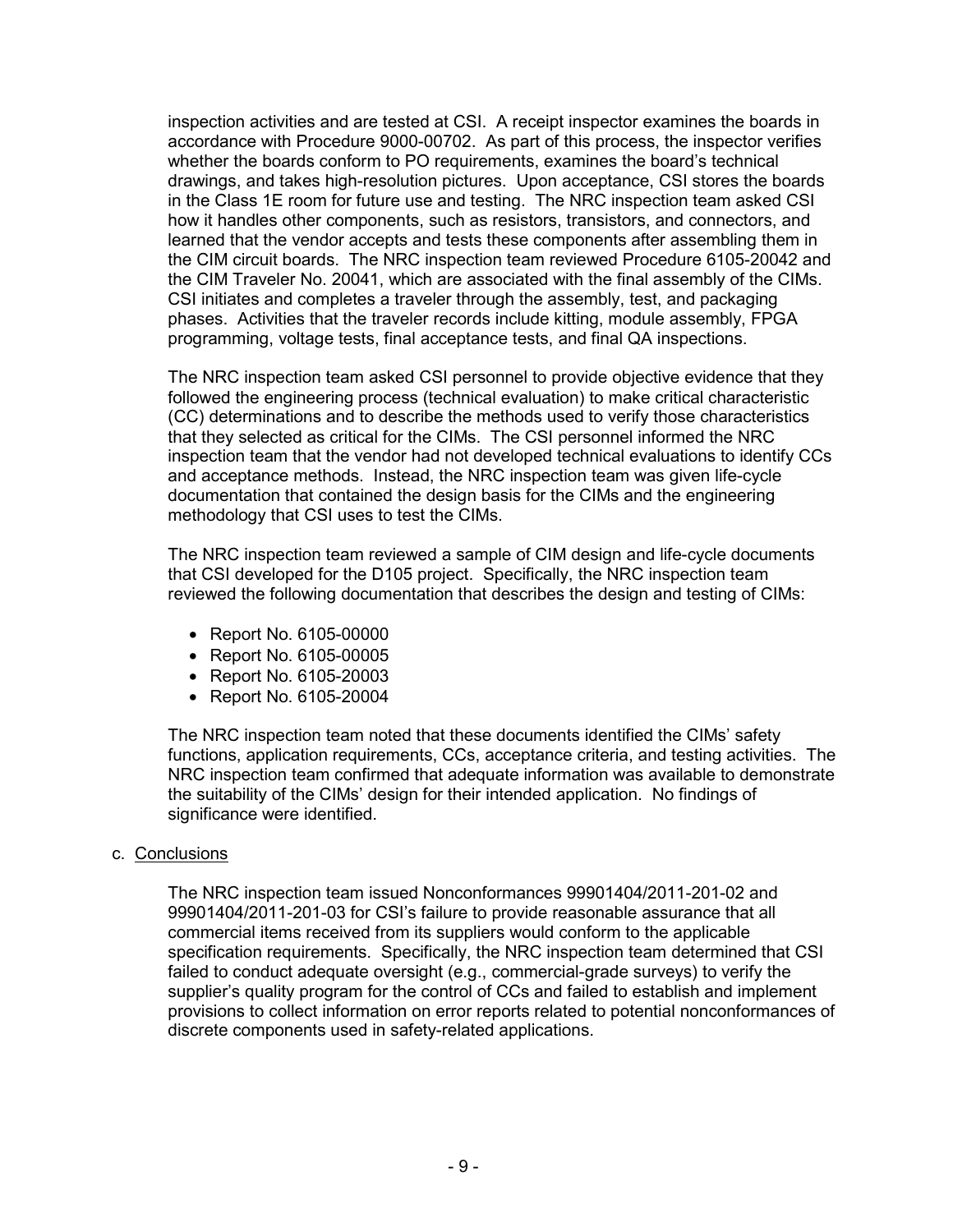# 3. Design Control

## a. Inspection Scope

The NRC inspection team reviewed the implementation of CSI's process for design control. Specifically, the NRC inspection team reviewed the policies and procedures that govern the implementation of CSI's process used to verify compliance with Criterion III "Design Control," of Appendix B, "Quality Assurance Criteria for Nuclear Power Plants and Fuel Reprocessing Plants," to 10 CFR Part 50, "Domestic Licensing of Production and Utilization Facilities." In addition, the team reviewed specific design documentation related to design diversity between the CIS and diverse actuation system (DAS), evaluated the translation of technical requirements into design and fabrication documentation, and evaluated verification and validation (V&V) processes used for the CIS system development to verify that the implementation of the program was consistent with CSI's documented controls.

The NRC inspection team reviewed the following documents for this inspection area:

- APP-DAS-J4-004, "AP1000 DAS System Design," Revision A, issued July 2010
- APP-DAS-J4-003, AP1000 DAS Sub-System Requirements Specification," Revision 0, issued November 2009
- CSI Report No. 6105-00030, "CIM-SRNC Design Tools," Revision 2, dated August 18, 2010
- CSI Report No. 6106-00104, "DAS ALS Sub-System Requirements Specifications," Revision A, dated March 7, 2011
- CSI Report No. 6106-00105, "DAS ALS Sub-System Design Specifications," Revision B, dated December 21, 2010
- CSI Report No. 6002-00031, "ALS Diversity Analysis," Revision 1
- CSI Report No. 6105-10002, "SRNC Architecture Specification," Revision 2
- CSI Report No. 6105-10004, "SRNC FPGA Specification, Revision 0
- CSI Report No. 6105-10004, "SRNC FPGA Specification, Revision 0
- CSI Report No. 6105-20002, "CIM Architecture Specification," Revision 3
- CSI Report No. 105-20003, "CIM Hardware Specification," Revision 1
- CSI Report No. 6105-20004, "CIM FPGA Specification," Revision 5
- WEC APP-DAS-J1-001, "AP1000 Diverse Actuation System Functional Requirements," Revision 0
- WEC APP-DAS-J1-103, "AP1000 Functional Diagram Diverse Actuation System," Revision 3
- WEC APP-DAS-J4-001, "AP1000 Diverse Actuation System Design Specification," Revision C
- WEC APP-PMS-J0-001, "AP1000 PMS Architecture Division A," Revision E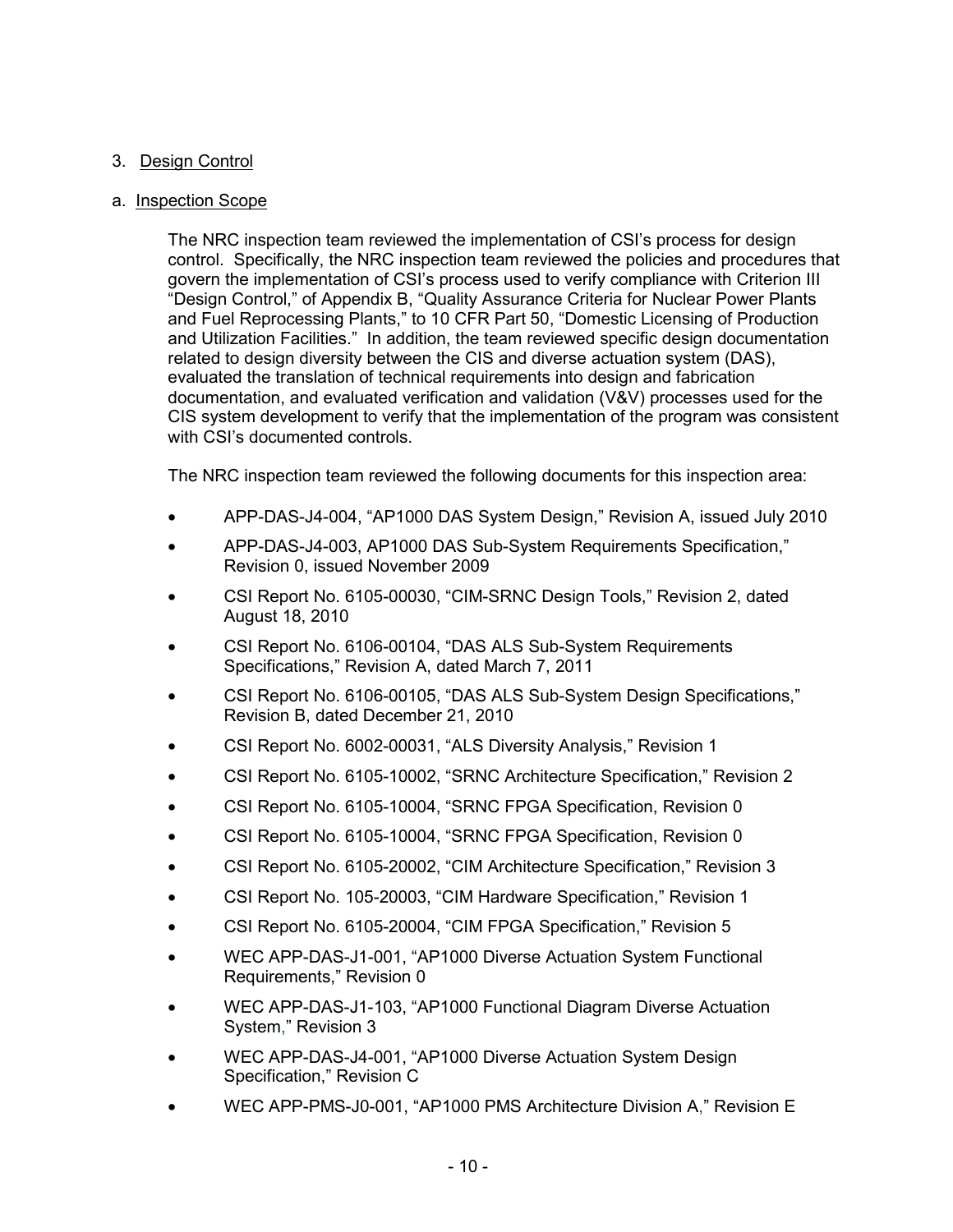- WEC APP-PMS-J1-001, "AP1000 Protection and Monitoring System Functional Requirements," Revision 2
- WEC APP-PMS-J4-020, "System AP1000 System Design Specification for the Protection and Safety Monitoring System," Revision A
- WEC APP-RCS-M3C-101, "RCS Instrumentation and Packaged Mechanical System Interface Requirements," Revision 5, dated December 20, 2010
- WEC APP-RXS-M3C-101, "RXS (Including IIS) Instrumentation and Packaged Mechanical System Interface Requirements," Revision 3, dated December 27, 2010
- WEC APP-SGS-M3C-101, "SGS Instrumentation and Packaged Mechanical System Interface Requirements," Revision 3, dated April 22, 2010
- WEC APP-RCS-M3C-101, "VCS Instrumentation Requirements," Revision 2, dated January 28, 2011
- WEC WCAP-15775, "AP1000 Instrumentation and Control Defense in Depth and Diversity Report," Revision 4, dated May 28, 2010
- WEC WCAP-16675-P, "PMS Architecture Report, " Revision 3, issued December 2009
- WEC WCAP-17179P, "AP1000 Component Interface Module Technical Report," Revision 1, dated May 28, 2010
- CSI Report No. 6105-0013, "CIM-SRNC IV&V Plan," Revision 0, issued January 2011
- WNA-DS-01271-GEN, "Component Interface Module," Revision 8, issued August 2010
- WNA-DS-01272-GEN "SRNC," Revision 6, issued August 2010
- WNA-DS-0231-GEN, "Component Interface Module Logic," Revision 0
- CSI Report No. 6105-00003, "The CIM-SRNC V&V Plan," Revision 1
- CSI Report No. 6105-00013, "The CIM-SRNC IV&V Plan," Revision 0
- CSI Report No. 6105-00030, "The CIM-SRNC Design Tools," Revision 0
- WNA-DS-01271, "Component Interface Module," Revision 7
- CAR 10-310-M006, dated November 6, 2010
- CSI QCP 9000-00600, "Document Control," Revision 3
- CSI Report No. 9000-01001, "Qualification and Certification of Inspection and Test Personnel," Revision 3
- CSI Form 9010-00031, "Certificate of Qualification," Revision 3
- CAP 11-119-M044, dated April 29, 2011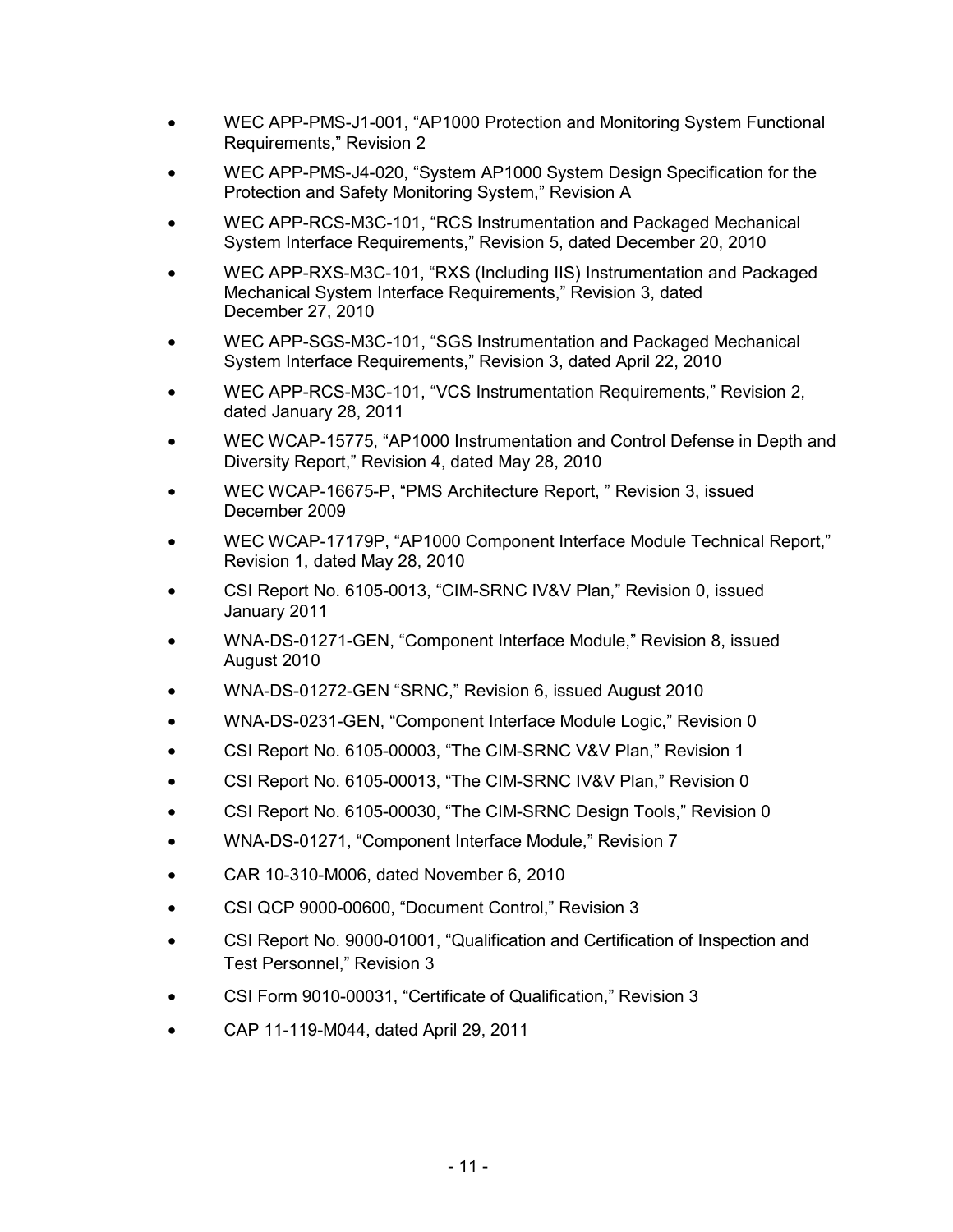#### b. Observations and Findings

#### b.1 Translation of Westinghouse's Component Interface Module/Diverse Actuation System Technical Requirements into Design and Fabrication Processes

The NRC inspection team reviewed CSI's processes for analyzing and translating technical specification requirements (i.e., WEC's AP1000 design certification amendment application requirements) from Westinghouse to assess CSI's ability to integrate requirements for both CIMs and the DAS into production. In addition, the NRC inspection team held numerous discussions with the CSI and WEC project team on the development of CSI design and fabrication documents and procedures based on technical requirements input from Westinghouse's AP1000-related procurement documents, topical reports, and technical reports to better understand the implementation of the CSI design and procurement processes. Based on these activities, the NRC inspection team verified that CSI had an adequate design control process to identify, track, and integrate the technical requirements in procurement and technical documentation into CSI-specific design and fabrication documentation.

As part of the inspection, the NRC inspection team noted that CSI had not updated some of its design documents to incorporate the most recent changes to system functional requirements in the latest revisions of WEC's technical documents. After discussions with the CSI and WEC staff, the NRC inspection team noted that CSI was in the process of incorporating these new changes to the system functional requirements in accordance with its engineering design procedures. The NRC inspection team confirmed that CSI had processes in place and had implemented them to help maintain configuration control. No findings of significance were identified.

## b.2 Diversity Evaluation

The NRC inspection team performed a review to verify that diversity requirements, consistent with the WEC AP-1000 DCA, were adequately implemented on the protection and safety monitoring system (PMS) and DAS designs to verify that sufficient diversity exists between the two systems. The NRC inspection team used the staff guidance in NUREG/CR-6303, "Method for Performing Diversity and Defense-in-Depth Analyses of Reactor Protection Systems," dated December 31, 1994 (Agencywide Documents Access and Management System (ADAMS) Accession No. ML071790509), as augmented by the staff guidance in NUREG/CR-7007, "Diversity Strategies for Nuclear Power Plant Instrumentation and Control Systems," dated February 23, 2010 (ADAMS Accession No. ML100541256) to support the inspection.

The NRC inspection team compared the Westinghouse Common Qualified Platform (Common-Q)-and CIM/SRNC based PMS and the CSI advanced logic system (ALS) based DAS designs using the diversity attributes and associated diversity attribute criteria described in NUREG/CR-6303, as supplemented by NUREG/CR-7007. The NRC inspection team compared the two systems from two different perspectives: (1) the safety function perspective and (2) the similar hardware component perspective. The system function diversity perspective addressed diversity between the safety function processing features of the PMS and DAS. This perspective addressed differences between the PMS and DAS on the processing of input signals into safety actuation signals. The hardware component diversity perspective addressed the diversity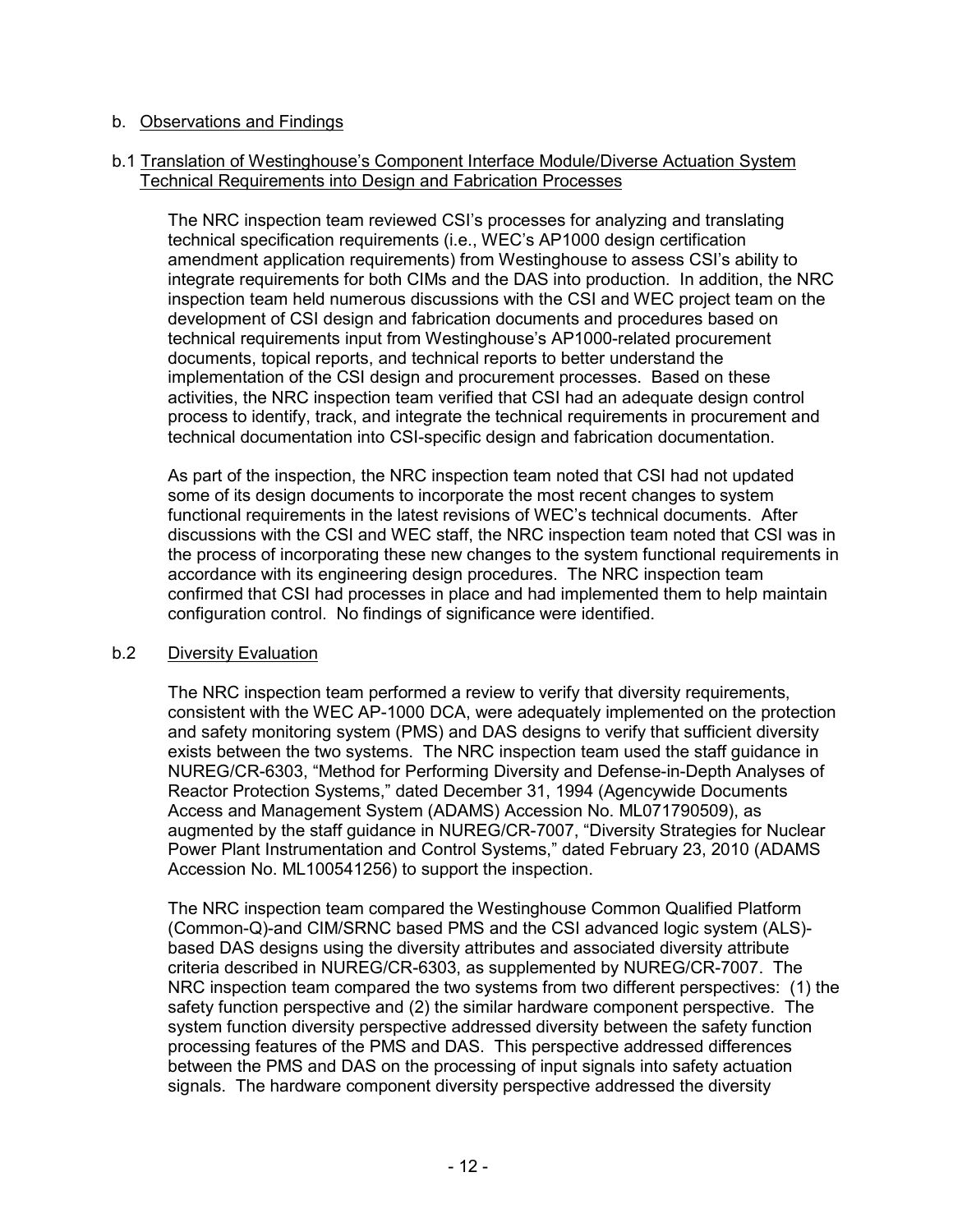between the FPGA-based SRNC and CIM components in the PMS and the FPGA-based components in the DAS.

At both levels of comparison, the NRC inspection team used 25 diversity-related characteristics addressing the seven diversity attributes described in NUREG/CR-7007 (i.e., design, equipment manufacturer, logic processing equipment, function, life cycle, signal, and logic) to categorize system and hardware component diversity features between the PMS and DAS.

Based on its comparisons using the diversity characteristics and attributes, the NRC inspection team determined that CSI had adequately implemented the diversity requirements, consistent with the WEC AP-1000 DCA, and verified that sufficient diversity exists between the PMS and DAS systems. No findings of significance were identified.

#### b.3 Independent Verification and Validation

The inspection team reviewed the V&V and the independent verification and validation (IV&V) testing of the CIM subsystem with the WEC AP1000 instrumentation and control safety system and the PMS. The PMS comprises two subsystems: (1) the Common-Q-based portion of the PMS, which provides the sensor input, logic, and logic output distribution signal functions, and (2) the CIM subsystem, which performs the safety-related component control functions. The CIM subsystem also serves as a priority module that receives component control input signals for safety-related components from both the safety-related PMS and the nonsafety-related plant control system (PLS) and determines which input takes priority over the other based on plant conditions.

The CIM subsystem contains two major components: the CIM and the SRNC. The SRNC serves as an input translation device that converts the inputs from the PMS that uses the Common-Q Advant Controller 160 microprocessor-based controllers, using the Asea Brown Boveri Master Programming Language. A second input node controller, known as the remote node controller, translates the inputs received from the Ovation-based PLS. Both the SRNC and remote node controller inputs are applied to the CIM to determine which system, the PMS or the PLS, provides safety-related component control to the final output device.

The NRC inspection team reviewed the CSI and WEC design documents (CSI Report No. 6105-00003, CSI Report No. 6105-00013, WNA-DS-01271-GEN, and WNA-DS-01272-GEN) related to V&V and IV&V activities associated with the CIM-SRNC project and held numerous discussions with CSI and WEC project personnel. The NRC inspection team noted that the documents describe V&V and IV&V methodologies used for the CIM-SRNC project for several phases of the development life cycle.

The NRC inspection team noted that the CIM-SRNC IV&V plan (CSI Report No. 6105-00013) describes IV&V activities, including the use of a separate and diverse V&V team from WEC that is responsible for the conduct of CIM-SRNC project IV&V activities. The CIM-SRNC IV&V plan also describes how the WEC IV&V team will conduct its own independent review activities during the requirements, design, implementation, and validation portions of the CIM-SRNC development. The CIM-SRNC IV&V plan also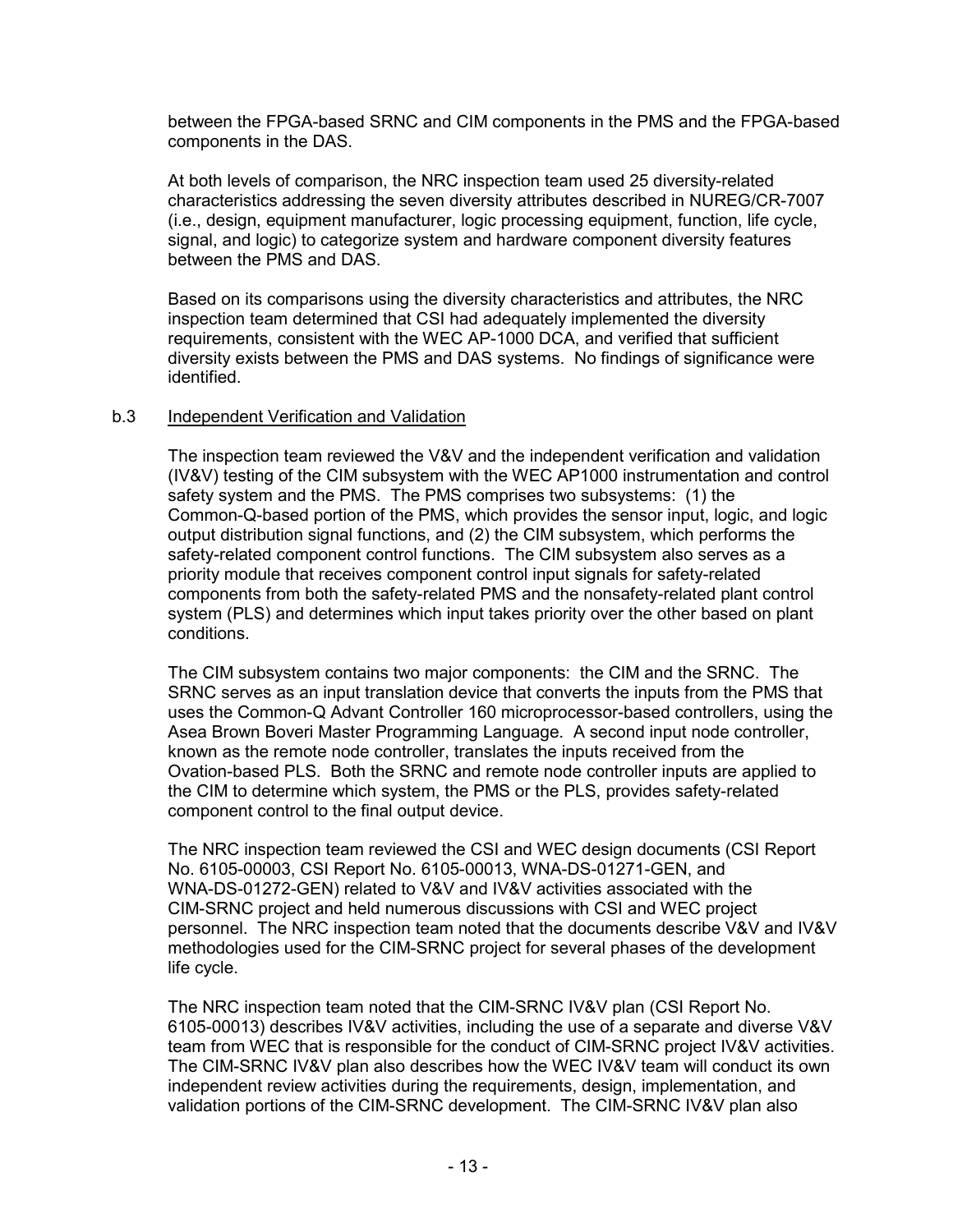refers to the IV&V team's use of CIM-SRNC design tools (CIS Report No. 6105-00030). This document describes how the WEC IV&V team will develop and use design tools and simulations with a different set of software design tools than those used by the CSI design and V&V team. The NRC inspection team determined that the description provided in CIS Report No. 6105-00030, as supplemented by additional IV&V activities during that phase of development, such as requirements traceability analysis (RTA), was adequate for CIM-SRNC project software development during the design phase.

However, based on its review, the NRC inspection team identified several concerns about the IV&V processes implemented for this project based on its review. Specifically, the NRC inspection team identified the following issues:

- The development of the CIM-SRNC module and the coding and testing of the module components during the design and implementation phases of development relies primarily on the oversight of activities through RTA and other on-site evaluations of the CSI staff by the WEC IV&V team. The NRC inspection team did not identify any independent and separate test plans that govern the WEC IV&V team activities separate from those instituted by the CSI design and test team.
- The NRC inspection team determined that the component or module-based level of development for the CIM-SRNC subsystem uses a singular automated test environment test tool developed by the CSI design and test team to test the inputs and outputs of the CIM and SRNC. The NRC inspection team noted that should a flaw exist in the automated test environment test tool, the currently proposed IV&V process would not necessarily detect this potential error because the current IV&V process does not require the WEC IV&V team to develop or acquire a second independent testing tool. The lack of a second independent testing tool cannot ensure the mitigation of this potential testing vulnerability.

These issues are identified as examples of Nonconformance 99901404/2011-201-04 for failure to implement an adequate IV&V process.

## b.4 Design Document Control

The NRC inspection team reviewed the implementation of the CSI process for controlling documents and quality records as part of the evaluation of the CSI design control process. During the inspection, the NRC inspection team reviewed sample design documents, CSI document control procedures and policies, and selected CARs and discussed the document control program with CSI personnel responsible for the implementation of the program.

The NRC inspection team verified that CSI has written procedures and has policies in place to control the development, revision, distribution, retention, and storage of design documentation associated with the CIM-SRNC system. The NRC inspection team determined that CSI was implementing a program to control CIM-SRNC system design documentation that was consistent with CSI Report No. 9000-00000, "Quality Assurance Manual (QAM)," Revision 4, dated July 9, 2010, and the associated QAM implementing procedures. However, as a result of the review, the NRC inspection team determined that the CSI design control process failed to meet NRC requirements with respect to ensuring adequate independent review and approval of design documents consistent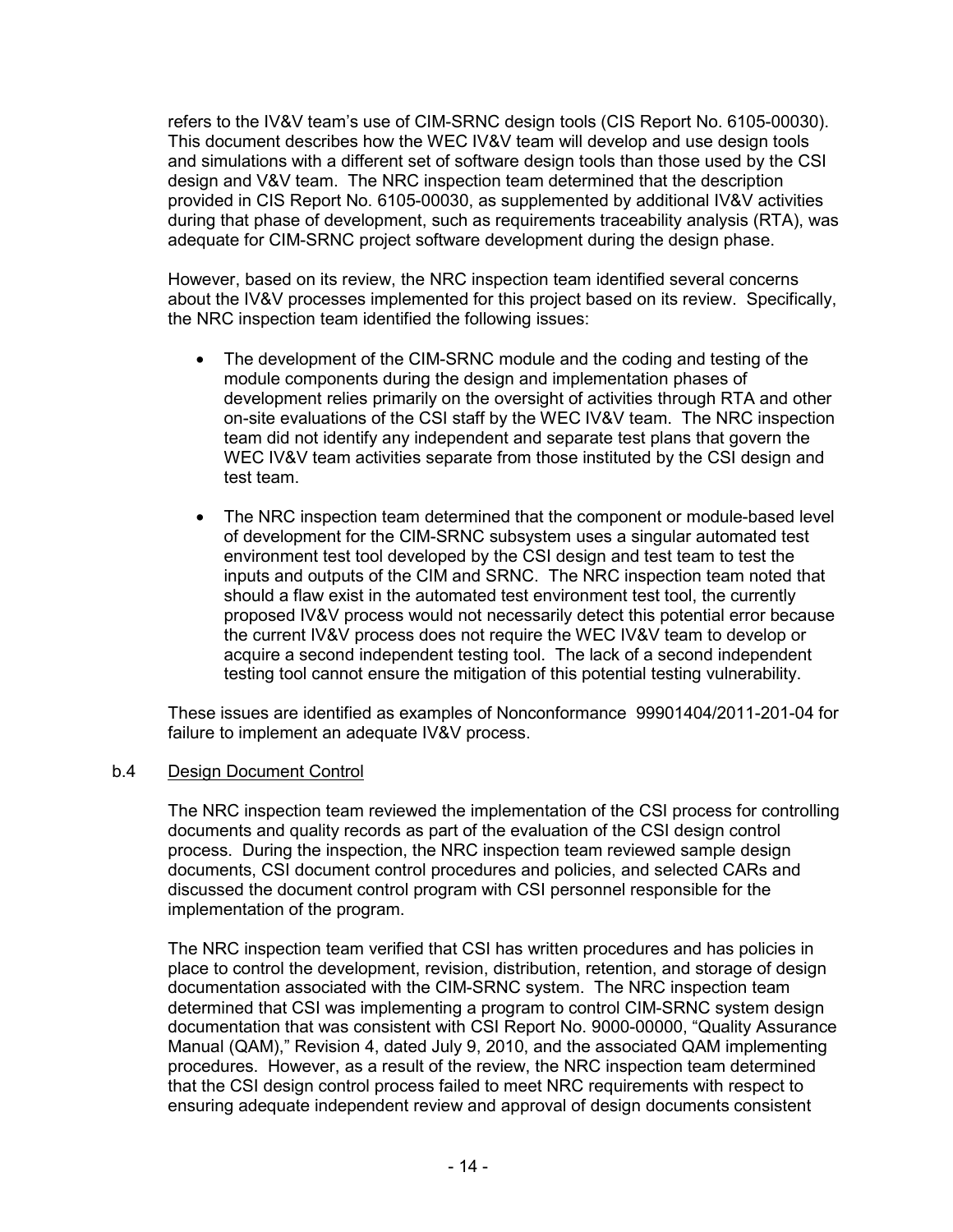with those requirements. Specifically, the NRC inspection team identified that CSI had not adequately addressed a previously identified concern (CAR 10-310-M006) about the use of the QA manager as the final technical approver of design documentation. In response to the concern, CSI revised the document control process to establish functional and administrative process owners and revised Step 3.8 of QCP 9000-00600 to state, in part, that "the approver is [a] technically competent functional manager or lead individual. [The] QA manager may be added as [an] approver. If requested, [the] QA [manager] shall verify [that the] document meets the CSI QA program requirements." Additionally, CSI revised Step 3.9.2 to state, in part, that "the process owner may delegate approval signature to others within [a] functional area," and revised Step 3.9.5 of QCP 9000-00600 to state, in part, that "the QA manager or designee may be [the] final approver if [the] functional manager deems so."

As a result of these changes to the CSI procedures, the design control process continued to allow for the QA manager to act as the final technical approver of the design documents. The NRC inspection team reviewed a sample of current design documents and verified that CSI had, in fact, designated the QA manager as the approval authority as evidenced by his signature as approving official. The NRC inspection team determined that the revisions made to the CSI document control program were insufficient to prevent recurrence of the initial concerns identified in CAR 10-310-M006 and that the use of the QA manager to act as final approver is inconsistent with the requirements of Criterion I of Appendix B to 10 CFR Part 50, which the NRC established to ensure the QA function retains process independence from those activities for which QA functions exist. The NRC inspection team identified CSI's failure to adequately describe and implement the CSI design control process to ensure that the QA function retains process independence from those activities for which QA functions exist as Nonconformance 99901404/2011-201-05.

## b.5 Training and Qualification of CSI Inspection and Test Personnel

The NRC inspection team reviewed the implementation of the CSI process for controlling and documenting the training and qualification of inspection and test personnel involved in the CIM-SRNC program. The NRC inspection team reviewed a sample of qualification and training records and CSI training and qualification procedures and policies and discussed the inspection and testing training and qualification program with CSI personnel responsible for the implementation of the program.

CSI Procedure 9000-01001 describes the use of CSI Form 9010-00031 to document that an individual has successfully completed his or her qualification program and to serve as certification that the individual is capable of performing those activities required by the certification. CSI Procedure 9000-01001 further requires CSI to keep a written record of qualification for all affected personnel as a quality record.

Based on the review of a sample of qualification records for CSI inspection and test personnel, the NRC inspection team identified two examples of training records that did not contain the required certification form as required by CSI Procedure 9000-01001. The examples identified were for CSI QA personnel responsible for verifying the proper assembly of safety-related materials and the performance of verification activities during module assembly. Based on discussions with the CSI personnel responsible for the implementation of the training and qualification process, the NRC inspection team confirmed that the individuals did complete the required training; however, CSI had not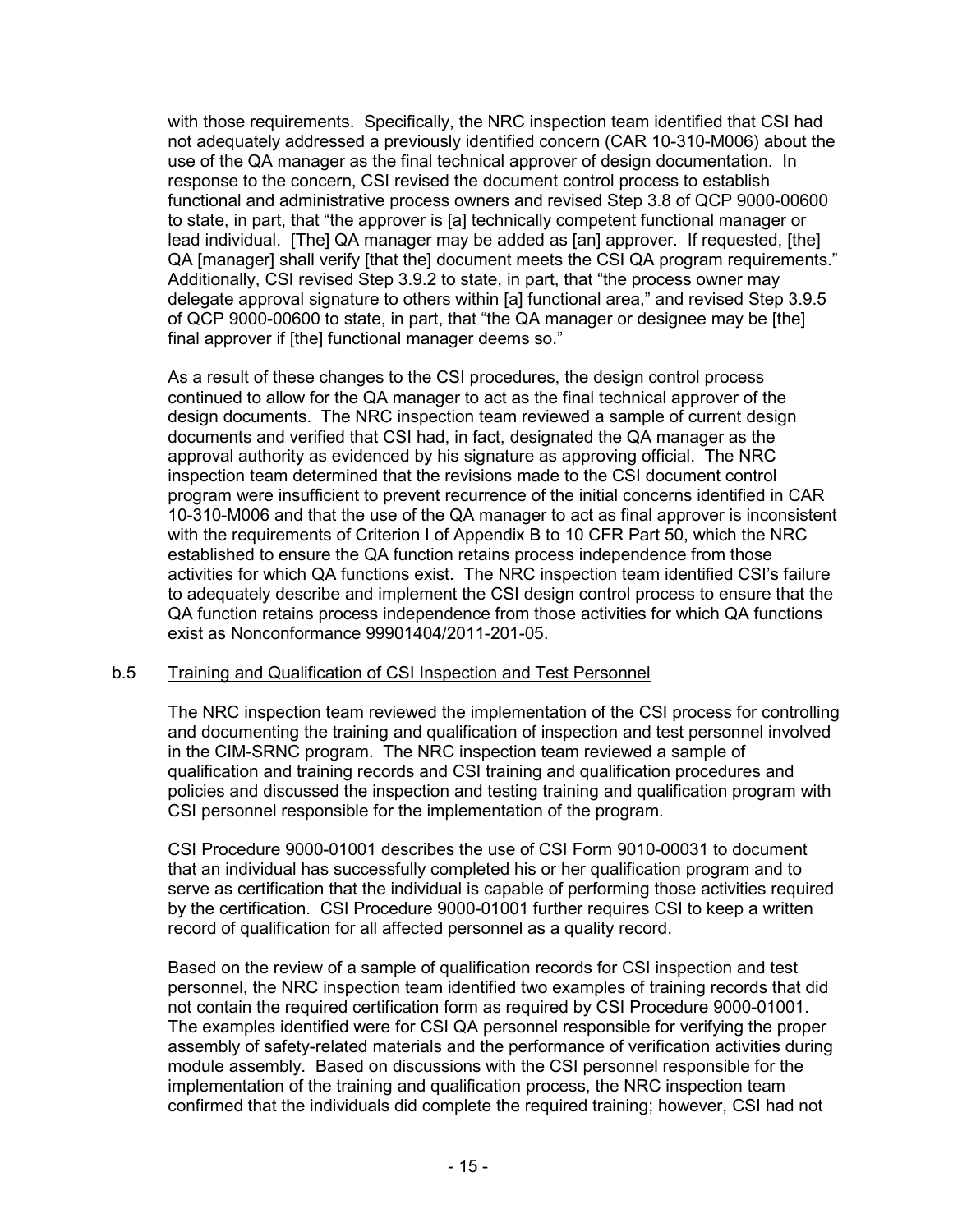completed the required CSI Form 9010-00031 for either individual. CSI did acknowledge the discrepancy and initiated corrective actions (CAP 11-119-M044) to properly document the status of the individual's qualifications and to evaluate the extent of the condition. Based on the low safety significance of the finding and the immediate corrective actions initiated by the vendor, this nonconformance is not being cited. This failure constitutes a violation of minor significance and is not subject to formal enforcement action.

## c. Conclusions

The NRC inspection team issued Nonconformance 99901404/2011-201-04 for failure to implement an IV&V process consistent with NRC requirements, and Nonconformance 99901404/2011-201-05 for failure to implement an adequate design control process to ensure that the QA function retains process independence from those activities for which QA functions exist. The NRC inspection team also documented a non-cited nonconformance on training and qualification records management.

# 4. Corrective Action Program

# a. Inspection Scope

The NRC inspection team reviewed the implementation of the CSI process for corrective actions. Specifically, the NRC inspection team reviewed the policies and procedures that govern the implementation of the CSI process to verify compliance with Criterion XVI, "Corrective Actions," of Appendix B to 10 CFR Part 50. In addition, the NRC inspection team reviewed a sample of NCRs, CARs, and RMAs associated with materials that depart from technical requirements and discussed the program with CSI personnel responsible for the implementation of the corrective action program.

The NRC inspection team reviewed the following documents for this inspection area:

- CSI Report No. 9000-00000
- QCP 9000-01600
- QCP 9000-01501
- QCP 9000-01500
- RMA 110119-1
- RMA 110119-2
- Wolf Creek PO 746194/0
- Wolf Creek PO 754097/0
- Work Creek PO 751264/3
- CSI Report No. 6101-10012, "MSFIS ALS Test Plan," Revision 1.01, dated March 31, 2011
- CAR 2011-051
- CAR 2010-014, dated March 29, 2010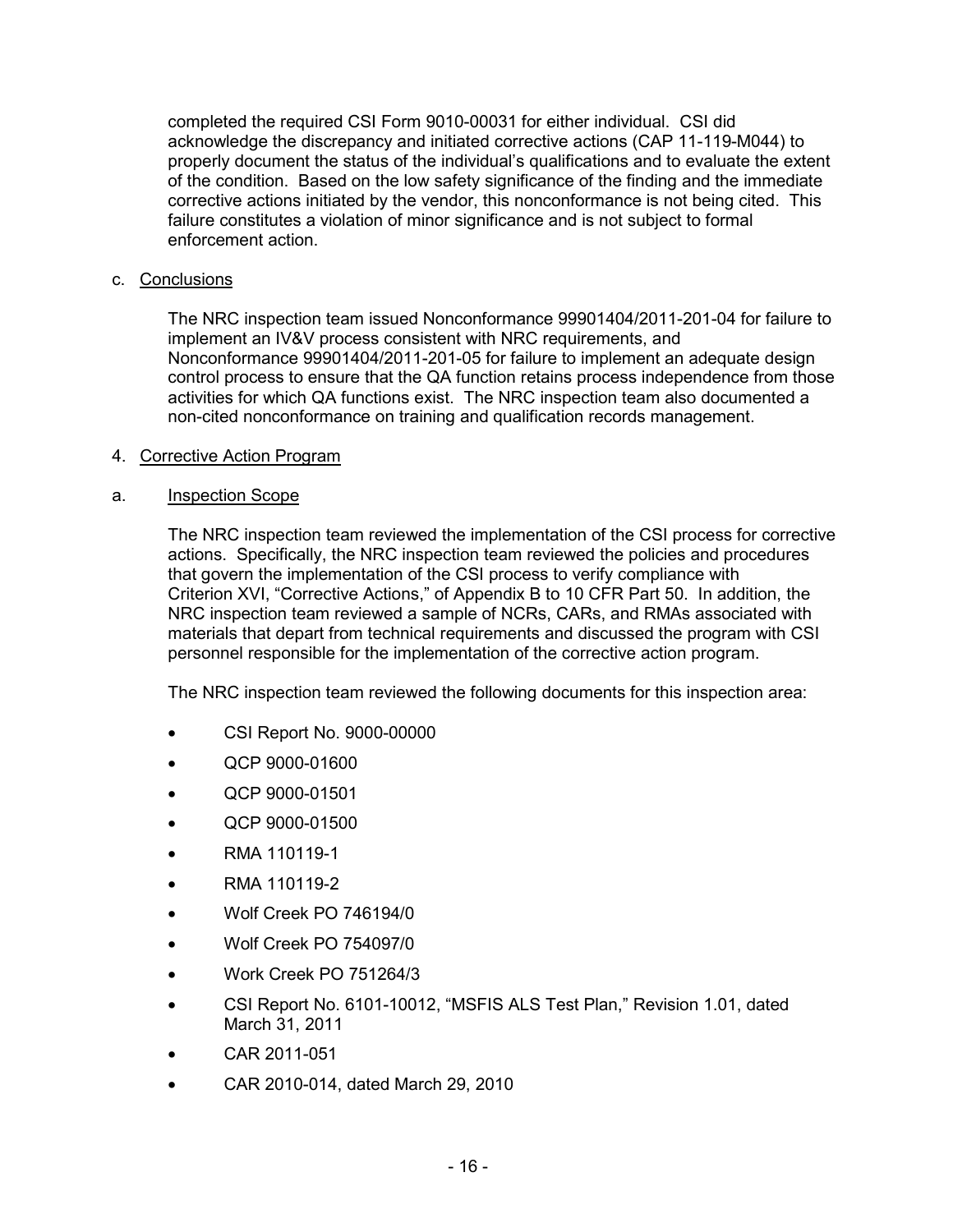- CAR 2010-015, dated March 31, 2010
- IR 11-111-M010, dated April 21, 2011
- IR 11-111-M011, dated April 21, 2011
- IR 11-111-M013, dated April 21, 2011
- IR 11-111-M015, dated April 21, 2011
- commercial-grade dedication plan for ALS-101 for the main steam feedwater isolation system (MSFIS)/main feedwater isolation valve system

#### b. Observations and Findings

Section 16 the CSI QAM defines the general policy, responsibility, and policies for the corrective action program. It describes the policy for conditions adverse to quality, corrective action, preventative action, and the evaluation and potential reporting associated with the 10 CFR Part 21 program. Step 16.3.5 states, in part, that "all corrective actions shall be evaluated for potential reporting under the requirements of 10 CFR Part 21."

QCP 9000-01600 applies to all identified conditions adverse to quality, such as failures, malfunctions, deficiencies, deviations, defective equipment, and program nonconformance. QCP 9000-01600 assigns responsibilities to the quality manager or designee for the quality program, including the monitoring, measurement, analysis, and improvement application. The procedure describes the process used to identify, report, document, and disposition of conditions adverse to quality, such as a deviation or failure to comply. Step 6.7 states, in part, that "all significant conditions adverse to quality shall be evaluated for possible reporting under the requirements on 10 CFR 21." In addition, Step 6.3 states, in part, that a CAR may be voided only if a CAR is a duplicate of another open CAR, if a CAR describes a problem that is inappropriate for a CAR, or if a CAR is submitted in error.

The NRC inspection team noted that each corrective action captured on CAR 9010-00035 described the discrepant condition, cause, and corrective action that CSI had taken or had planned to take to prevent recurrence. The NRC inspection team discussed the corrective action section of the QAM with CSI as defined in Section 16 of the CSI QAM and in QCP 9000-01600.

While reviewing a sample of corrective actions, the NRC inspection team noted that, although CAR 9010-00035 included a check box to evaluate for reportability in accordance with 10 CFR Part 21, it did not provide criteria to determine the existence of a deviation. For example, CAR 2011-051 discusses a departure from technical requirements in the test plan (CSI Report No. 6101-10012) for the core logic board in the MSFIS. The MSFIS core logic board had been delivered as safety related to Wolf Creek. The CAR failed to identify this as a deviation that needed to be evaluated for possible reporting under 10 CFR Part 21. This corrective action had been closed despite CSI's failure to complete its discrepant condition and causes on the CAR. The closed CAR documented that 10 CFR Part 21 was not applicable. The NRC inspection team discussed this corrective action with the QA manager and immediate corrective action was taken to reopen the corrective action and perform an evaluation. CSI completed a prompt evaluation in accordance with 10 CFR Part 21 and documented that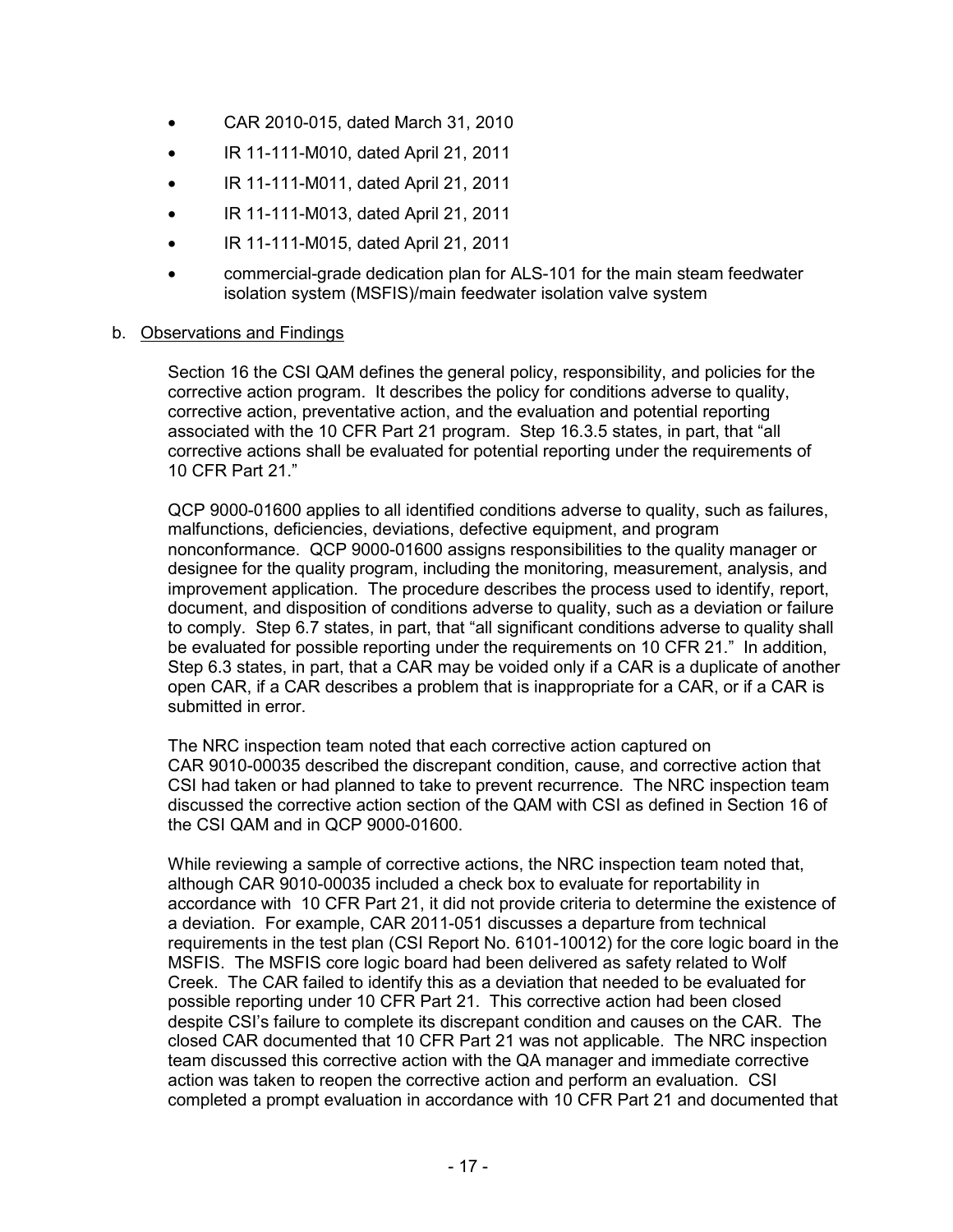the deviation did not cause a substantial safety hazard. CSI completed the evaluation within 60 days of CSI first documenting the condition in CAR 2011-051, as required by 21.21(a)(1). As described in Section 1 of this report, the NRC inspection team identified that CSI does not have an adequate procedure for evaluating deviations to determine the existence of a defect associated with a substantial safety hazard.

CAR 2010-010 is an additional example of the inadequate implementation of the corrective action process. CAR 2010-010 discusses the consideration for additional V&V of software to ensure that it is performing all intended functions, including a periodic review of all error reports for evaluation of potential impacts. CAR 2010-010 had a due date of September 15, 2010, and then was voided. The NRC inspection team noted that this CARwas not voided in accordance with cases that QCP 9000-01600 stated as allowable reasons to void a corrective action. The NRC identified a nonconformance in Section 2 of this report that addresses the inadequate review of error reports.

In addition, the NRC inspection team noted that there were multiple examples of identified conditions adverse to quality that CSI had not entered into the corrective action process in a timely manner. For example, IR 11-111-M010 documented the lack of documentation associated with subcontractor oversight. An NRC audit identified this issue in March 2010 (ADAMS Accession No. ML101410395), and CSI's corrective action program had not added it until April 21, 2011.

As described above and in Section 2 of this report, CSI delivered safety-related core logic boards for MSFIS under Wolf Creek POs 754097/0 and 751264/3. These POs specify that all work must be performed in accordance with Appendix B to 10 CFR Part 50 and that CSI must ensure that all suppliers and manufacturers of safety-related items or services are on its approved vendor list (AVL). The POs further state that all suppliers and manufactures that were on CSI's AVL must be added to the AVL based on an acceptable implementation audit. CSI did not have documentation to show subcontractor oversight associated with the Wolf Creek POs despite the identified deficiency of subcontractor oversight in March 2010.

Additional examples of untimely corrective actions that the NRC inspection team identified include the following:

- IR 11-111-M015 discusses a lack of supporting documentation for human diversity. The IR was initiated on April 21, 2011, and was identified in March 2010.
- IR 11-111-M011 discusses an inconsistency about how a test simulation environmental specification was being applied to the ALS platform. The IR was initiated on April 21, 2011, and was identified in March 2010.
- IR 11-111-M013 discusses text reference errors in several documents. The IR was initiated on April 21, 2011, and was identified in March 2010. The NRC inspection team identified CSI's failure to identify deviations as part of its corrective action process and to promptly identify and correct conditions adverse to quality as Nonconformance 99901404/2011-201-06.
- c. Conclusions

The NRC inspection team issued Nonconformance 99901404/2011-201-06 for CSI's failure to identify deviations as part of its corrective action program and to promptly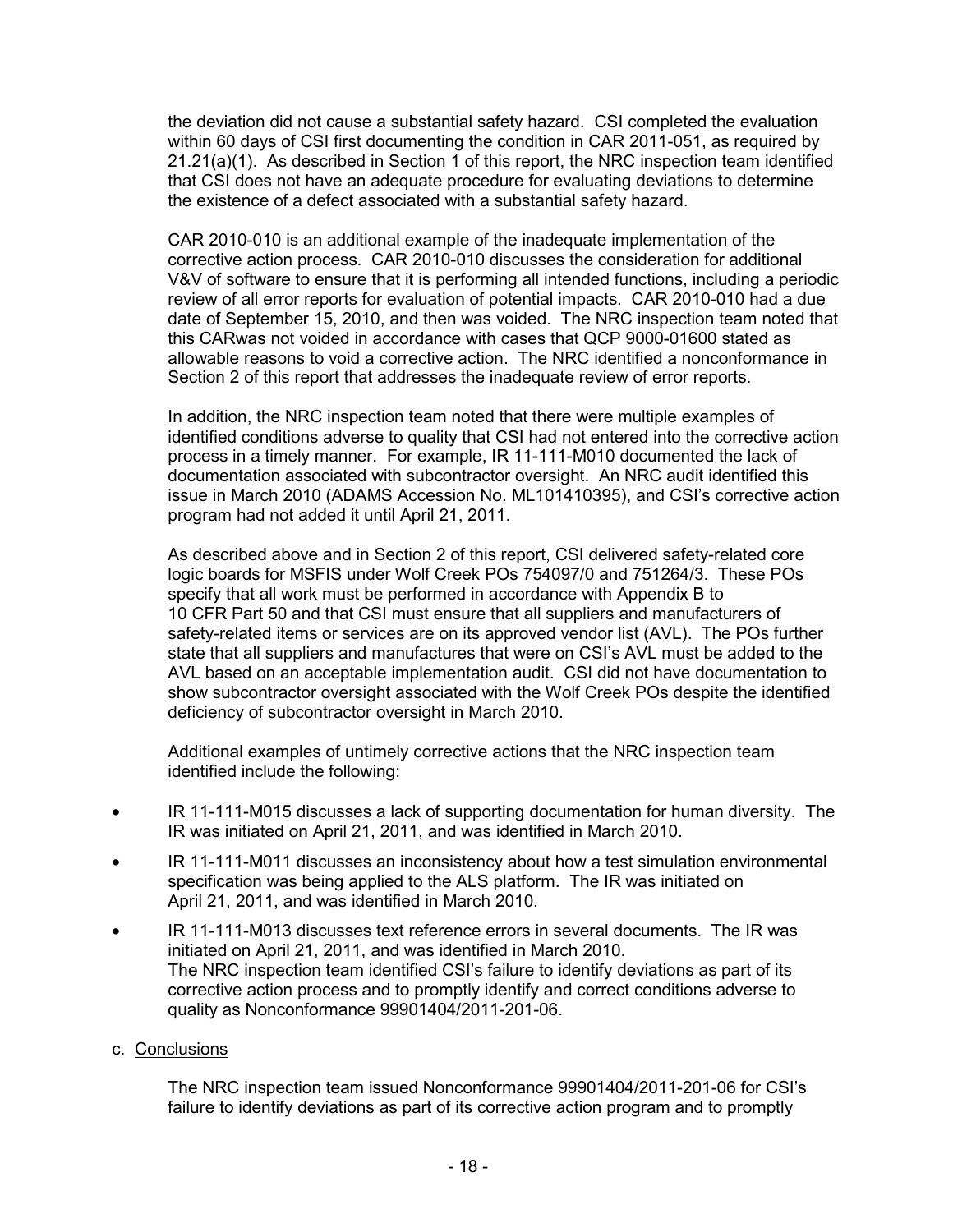identify and correct conditions adverse to quality. Specifically, the NRC inspection team determined that CSI failed to identify deviations that described departures from technical requirements and to promptly enter multiple identified deficiencies into its corrective action program.

#### 5. Entrance and Exit Meetings

On April 25, 2011, the NRC inspection team discussed the scope of the inspection with Mr. William Hadovski, Chief Operating Officer, and with the CSI management, engineering, and production staff. On April 29, 2011, the NRC inspection team presented its inspection results and observations during an exit meeting with Mr. Hadovski and other CSI management and engineering staff. The attachment to this report lists the entrance and exit meeting attendees and those personnel who were interviewed by the NRC inspection team.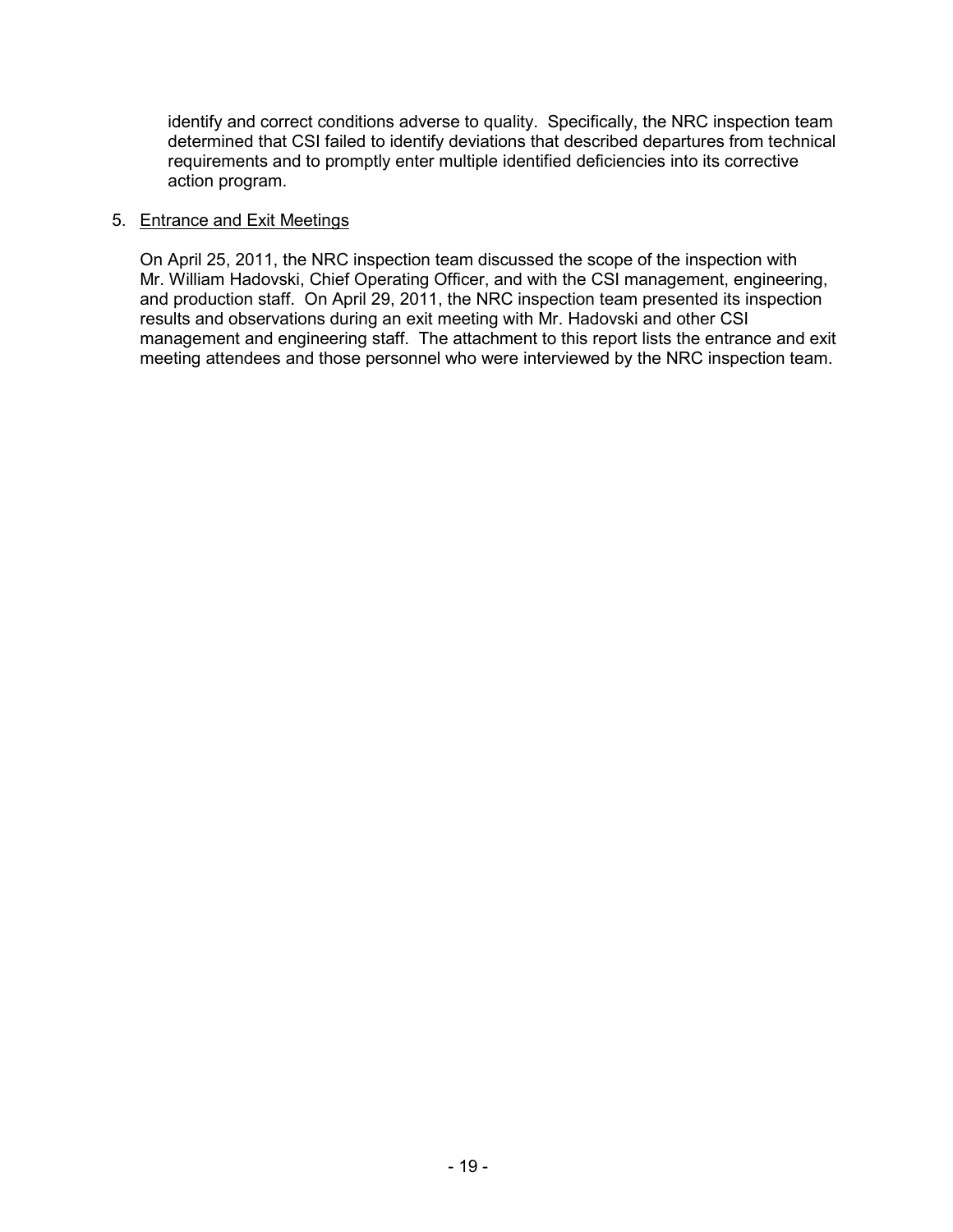# **ATTACHMENT**

# 1. ENTRANCE/EXIT MEETING ATTENDEES

| Name                        | Affiliation              | Entrance                | Exit                    |
|-----------------------------|--------------------------|-------------------------|-------------------------|
| <b>William Hadovski</b>     | $\overline{\text{CS}}$ l | X                       | X                       |
| Murat Uzman                 | <b>WEC</b>               | $\overline{\mathsf{X}}$ | $\overline{\mathsf{x}}$ |
| Marci Mahel                 | WEC                      | $\overline{X}$          | X                       |
| Kyra Durinsky               | <b>WEC</b>               | $\overline{X}$          | $\overline{\mathsf{x}}$ |
| <b>John Dudiak</b>          | <b>WEC</b>               | $\overline{\mathsf{x}}$ | $\overline{\mathsf{x}}$ |
| Tom Tweedle                 | <b>WEC</b>               | $\overline{\mathsf{x}}$ | X                       |
| Jen Drylie                  | <b>WEC</b>               | $\overline{\mathsf{x}}$ | $\overline{\mathsf{x}}$ |
| David Dunsavage             | <b>CSI</b>               | $\overline{X}$          | X                       |
| <b>Robert Seelman</b>       | <b>WEC</b>               | $\overline{\mathsf{x}}$ | $\overline{\mathsf{x}}$ |
| Mesut Uzman                 | <b>WEC</b>               | $\overline{\mathsf{x}}$ | $\overline{\mathsf{x}}$ |
| <b>Bil Irmen</b>            | <b>CSI</b>               | $\overline{\mathsf{x}}$ | $\overline{X}$          |
| Joe Lorson                  | <b>CSI</b>               | $\overline{\mathsf{x}}$ | $\overline{\mathsf{x}}$ |
| <b>Steen Sorensen</b>       | <b>CSI</b>               | $\overline{X}$          | $\overline{\mathsf{x}}$ |
| Ken Kloes                   | <b>WEC</b>               | $\overline{\mathsf{x}}$ | $\overline{\mathsf{x}}$ |
| Mark Stofko                 | <b>WEC</b>               | $\overline{X}$          | $\overline{\mathsf{x}}$ |
| <b>Brian Studaker</b>       | CSI                      | $\mathsf X$             | X                       |
| Dar Dragoon                 | <b>CSI</b>               | $\overline{\mathsf{x}}$ |                         |
| Ed Gee                      | <b>CSI</b>               | $\overline{\mathsf{X}}$ | X                       |
| <b>Steve Seaman</b>         | <b>WEC/CSI</b>           | $\overline{\mathsf{x}}$ | $\overline{\mathsf{x}}$ |
| Thom Ray                    | <b>WEC</b>               |                         | $\overline{\mathsf{x}}$ |
| Dale Harmon                 | <b>WEC</b>               |                         | $\sf X$                 |
| Larry Erin                  | <b>WEC</b>               |                         | $\overline{\mathsf{x}}$ |
| <b>Andrew Konzel</b>        | <b>WEC</b>               |                         | $\overline{\mathsf{x}}$ |
| <b>Charlie Bobbitt</b>      | CSI                      | X                       | $\overline{\mathsf{x}}$ |
| <b>Warren Odess-Gillett</b> | <b>WEC</b>               |                         | X                       |
| <b>Greg Galletti</b>        | <b>NRC</b>               | X                       | $\overline{\mathsf{x}}$ |
| <b>Stacy Smith</b>          | <b>NRC</b>               | X                       | X                       |
| Milton Concepcion           | <b>NRC</b>               | $\overline{\mathsf{x}}$ |                         |
| Michael Waterman            | <b>NRC</b>               | X                       | Χ                       |